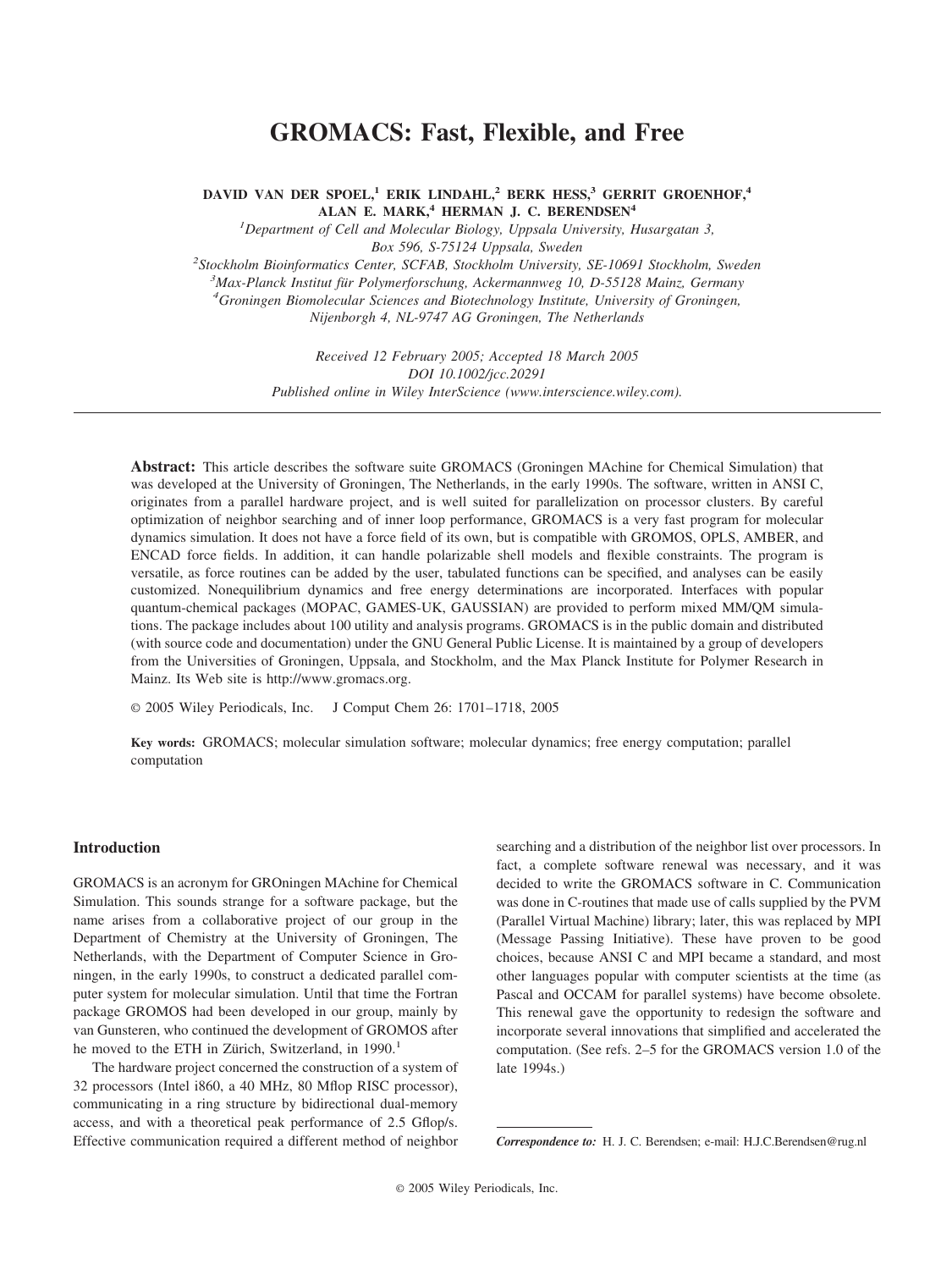The hardware project was quite successful, and resulted in a prototype and a final machine (Amphisbaena,<sup>6</sup> constructed by CHESS Engineering B.V., Haarlem, The Netherlands). Its performance exceeded the vector supercomputers of the time, CRAY Y/MP and NEC SX-3, by a factor of 3 to 6, and it served the group well for many years. However, with the upcoming mass-produced personal computers in the later 90s, and the rapid increase in processor speed, systems quickly became technically obsolete and the construction of special-purpose machines was no longer a cost-effective option. Since then, the GROMACS software was further developed and optimized, especially for use on PC-clusters.

An early design decision was the choice to work with *particle decomposition* rather than *domain decomposition* to distribute work over the processors. In the latter case, spatial domains are assigned to processors, which enables finding spatial neighbors quickly by local communication only, but complications due to particles that move over spatial boundaries are considerable. Domain decomposition is a better choice only when linear system size considerably exceeds the range of interaction, which is seldom the case in molecular dynamics. With particle decomposition each processor computes the forces and coordinate/velocity updates for an assigned fraction of the particles, using a precomputed neighborlist evenly distributed over processors.<sup>7</sup> The force  $F_{ij}$  arising from the pair interaction between particles *i* and *j*, which is needed for the velocity update of both particles *i* and *j*, is computed only once and communicated to other processors. Every processor keeps in its local memory the complete coordinate set of the system rather than restricting storage to the coordinates it needs. This is simpler and saves communication overhead, while the memory claim is usually not a limiting factor at all, even for millions of particles. The neighborlist, on the other hand, which can contain up to 1000 times the number of particles, is distributed over the processors. Communication is essentially restricted to sending coordinates and forces once per time step around the processor ring. These choices have proven to be robust over time and easily applicable to modern processor clusters.

While retaining algorithmic choices with proven validity and efficiency from  $GROMOS$ ,<sup>8</sup> such as leap-frog integration of the equations of motion,<sup>9</sup> double-range neighborlist using charge groups, incorporation of SHAKE<sup>10,11</sup> to maintain holonomic constraints, weak coupling to temperature and pressure baths, $12$  and stochastic dynamics algorithms, $13,14$  new concepts<sup>15</sup> could be incorporated. These included (1) the computation of the virial of the force as a single, rather than double sum over particles, thus increasing the performance by 40% by avoiding an inner loop calculation; $3,16$  (2) the use of triclinic boxes, which encompass all possible periodic constructs,<sup>17</sup> and (3) the storage of the translation vector that defines the image of each particle in the neighborlist, thus avoiding conditional statements in the inner loop over particle pairs. Further efficiency-enhancing features, incorporated in version 3.0, are described in a review in  $2001$ :<sup>18</sup> (4) the use of a special software routine to evaluate the inverse square root, (5) force/energy evaluation by cubic spline interpolation from tabulated values, (6) fast grid-based neighbor searching, (7) a new and more robust linear constraint solver  $LINCS$ ,<sup>19</sup> and (8), the use of multimedia (3DNow! and SSE) instructions on Pentium (III and higher), Athlon, and Duron processors.

GROMACS does not have a force field of its own. It now supports the GROMOS96, $^{20}$  Encad, $^{21}$  and OPLS-AA<sup>22,23</sup> force fields, while  $Amber<sup>24</sup>$  is in a testing stage.

As GROMACS has been developed entirely in the course of publicly funded projects, it was decided to offer the software under the GNU General Public License (GPL).<sup>25</sup> This guarantees not only open access for the scientific community, but also availability of the source code. The latter we consider a prerequisite for good science; a scientist is obliged to report in full and take full responsibility for his or her work, which (s)he cannot do using black-box software and proprietary force field information. The GNU GPL allows the incorporation of GROMACS parts into software packages only if these are offered under GPL themselves.

The following sections describe the scientific concepts and the programming concepts on which GROMACS is based. Then we demonstrate the capabilities with some recent applications. Future developments are then indicated. The Appendix describes recent benchmarks and lists the capabilities of the utility and analysis tools provided with GROMACS.

## **Scientific Concepts**

It is the aim of GROMACS to provide a versatile and efficient MD program with source code, especially directed towards the simulation of biological (macro)molecules in aqueous and membrane environments, and able to run on single processors as well as on parallel computer systems. It does not only provide microcanonical Hamiltonian mechanics, but also stochastic dynamics (SD) including Langevin and Brownian dynamics, and energy minimization (EM). Various coupling methods to temperature and pressure baths are included, also allowing anisotropic pressures and triclinic box changes in response to pressure tensor fluctuations. External forces can be applied to enforce nonequilibrium dynamics or "steered MD." Atoms can be organized in special groups for the purpose of selective participation in the dynamics or detailed analysis of energies. There are also provisions for the use of *virtual sites,* which are massless interaction sites constructed from atom positions. The program package includes a large variety of analysis tools, ranging from extensive graphical trajectory analyses to normal mode and principal component analysis of structural fluctuations. See the Appendix for a list of features.

#### *System Definition*

The system is defined by its size and shape, the number and types of molecules it contains, and the coordinates and velocities of all atoms. Velocities may also be generated from a Maxwellian distribution.

The usual geometry for the simulated system is a rectangular box with periodic boundary conditions. GROMACS allows a general triclinic box shape, which encompasses all possible spacefilling constructs, including the approximately spherical *rhombic dodecahedron* and *truncated octahedron.* It is also possible to study an isolated system, either as such or by choosing a sufficiently large box. Recently, an algorithm has been published that constructs a minimal-volume triclinic box shape given a minimum distance between any atom of an arbitrary macromolecule and any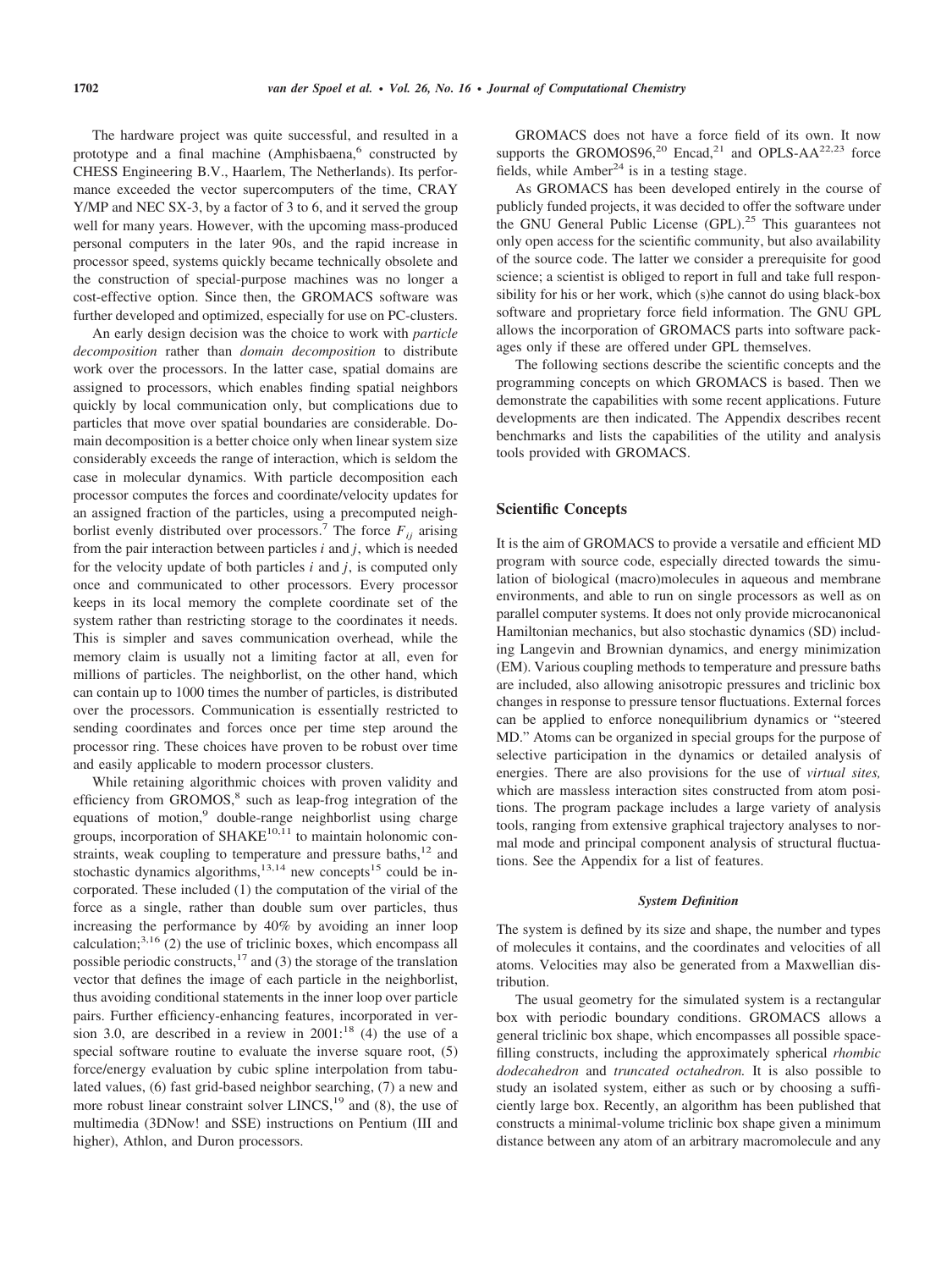atom of any of its images.<sup>26</sup> Such optimization of solvent volume is to be used in conjunction with a simulation under rotational constraint.<sup>27</sup> It easily saves a factor of 2 in computer time spent on the solvent. These features are not yet incorporated into GRO-MACS.

#### *Force Field*

The force field used for intramolecular interactions is in principle not part of GROMACS, but the organization of force and energy evaluations, although versatile, does set limitations to the allowed types of force field. GROMACS is compatible with GROMOS-96,<sup>20</sup> including the 45a3 and 53a5/6 parameter sets,<sup>28,29</sup> Encad,<sup>21</sup>  $OPLS$ ,<sup>22,23</sup> and AMBER,<sup>24</sup> and similar in structure to CHARMM.30 Forces and energies are computed on the basis of three different types of interaction:

● *Bonded interactions* between two, three, or four particles, based on predefined, fixed lists. The two-particle bonded interactions include harmonic, cubic, and Morse potentials. The harmonic term  $V_b(r_{ij}) = (k/2)(r_{ij} - b)^2$  can—as in GROMOS—also be replaced by its approximation  $(k/8b^2)(r_{ij}^2 - b^2)^2$ , which avoids a square-root operation. The three-particle bond angle interaction is harmonic, either in the angle  $\theta$  itself (which gives a discontinuous force when  $\theta$  reaches 180 degrees), or in the cosine of the angle. The four-particle dihedral interaction allows either a periodic function of the dihedral angle  $\phi$  (as in GRO-MOS, AMBER, and CHARMM) in conjunction with a special 1– 4 Lennard–Jones interaction, or a power series (up to the 5th power) of cos  $\phi$  without 1–4 interaction. The latter allows incorporation of the Ryckaert–Bellemans<sup>31,32</sup> potential for alkanes, but also the Fourier series used in OPLS. There is also a harmonic *improper dihedral* function to prevent deviations from a flat geometry or accidental jumps to mirror images. Some special interactions have been implemented, including a fourthorder polynomial for bond-angle potentials and the FENE (Finite Extendible Nonlinear Elastic) potential<sup>33</sup> for coarse-grained polymer simulations  $V(r) = -0.5kb^2\log(1 - r^2/b^2)$ .

Instead of applying interaction functions, bond lengths and angles can be *constrained* to given values by applying the traditional SHAKE<sup>10</sup> or the faster and more robust  $LINCS<sup>19</sup>$  algorithm. For water the  $SETTLE^{34}$  algorithm is used.

● *Nonbonded interactions* between particle pairs, based on a regularly updated volatile list of pairs. These interactions are pairadditive and centro-symmetric. They consist of either a Lennard–Jones 6–12 potential or a Buckingham potential, where the  $r^{-12}$  repulsion is replaced by an exponential term, and a Coulomb term. The Coulomb interaction has a fixed dielectric constant and can be modified by a *reaction field,*35,36 mimicking the effect of a homogeneous dielectric environment beyond the cutoff radius, including the effect of ionic strength.37 The nonbonded functions can be modified by a *shift function* or a *switch function* that causes forces and their derivatives to be continuous at the cutoff radius. For use in conjunction with Ewald summation (see below), the Coulomb interaction is modified with an error function. It is also possible to use arbitrary tabulated

functions for the nonbonded interactions: the energy values are obtained from cubic spline interpolation, and the forces are exact derivatives of the energy and have continuous derivatives themselves. This feature would, for example, allow a distance-dependent dielectric constant as is used in CHARMM.

Long-range interactions can be chosen in a variety of ways. A single or a twin-range cutoff can be employed, both preferably in conjunction with the use of neutral charge groups to define the cutoff; the latter prevents strong artifacts near the cutoff range. However, the cutoff range is not allowed to exceed half the smallest box size to prevent violation of the minimum image convention. Alternatively, and preferable for most applications, a *lattice sum* evaluation for the Coulomb forces can be chosen in conjunction with a properly modified short-range part. The original but inefficient Ewald summation<sup>38</sup> is included for checking purposes or for use on small systems; normally, one employs the efficient *Particle-Mesh-Ewald* (PME) method of Darden et al.<sup>39,40</sup> The full anisotropic virial is computed and charge and dipole corrections are made to the Ewald sum. A version of the *Particle-*Particle Particle-Mesh (PPPM or P<sup>3</sup>M) method of Hockney and  $Eastwood<sup>41</sup>$  is still available in GROMACS, but is in practice superseded by PME.

● *Special interactions* can be defined to impose position, angle, or distance restraints on the motion of the system. *Position restraints* are harmonic interactions of specified atoms with fixed positions. The force constant can be specified for each spatial dimension. They can be used during equilibration procedures of "bad" structures, such as a macromolecule put into a hole cut from a water configuration: position-restraining the macromolecular atoms allows the water molecules to find reasonable configurations and prevents drastic rearrangements within the macromolecule. They can also be used to define a shell of particles around a central region of interest with the aim to mimic an infinite environment with a limited number of particles; the force constant of the restraining potential should then vary from very weak near the central region to strong near the outer boundary. One should, of course, be aware of the limitations of such an environment that restricts diffusional freedom and lacks correct long-range interactions. *Angle restraints* can be put on the angle between two pairs of particles or between one pair of particles with the *z*-axis. They can be used to incorporate experimental data on orientation, if available. *Distance restraints* add a penalty to the potential energy when the distance between specified pairs of particles exceeds a threshold value. They are used to impose experimental restraints on the motion of the system, as obtained (usually) from Nuclear Overhauser Effect (NOE) data in high-resolution NMR. The penalty potential depends on three distance parameters  $r_0$ ,  $r_1$ , and  $r_2$ : it is zero between  $r_0$  and  $r_1$ , increases quadratically below  $r_0$  and above  $r_1$ , until  $r_2$ , after which it increases linearly. Averaging over more than one pair of atoms is possible to allow for uncertain assignments in NMR (as two distinct methylene hydrogens) or for rapid motion (as for the protons in a rotating methyl group). Averaging of  $r^{-3}$  over time (with a specified time constant) is also possible, as is ensemble averaging over multiple copies of the simulated system.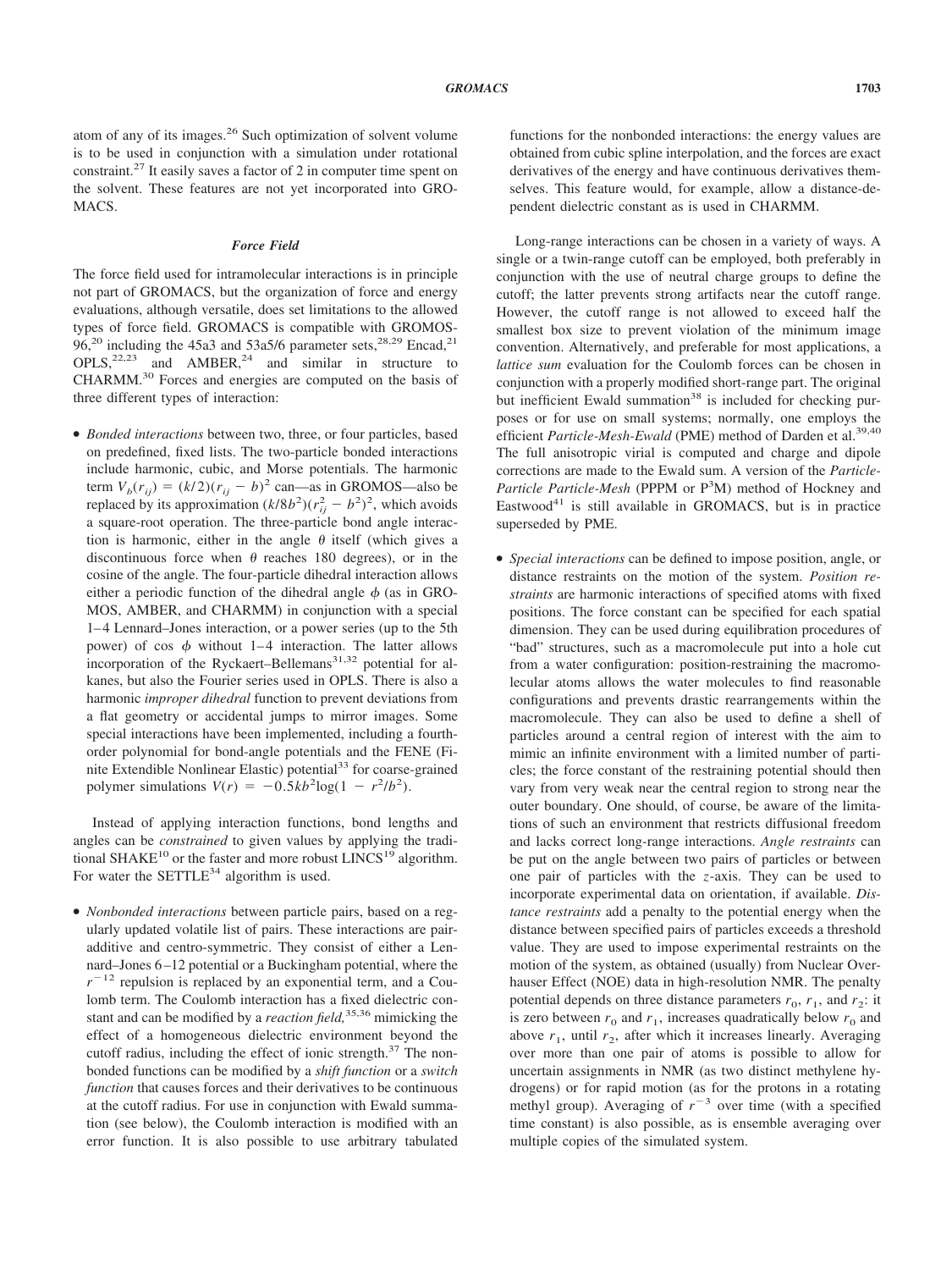*Orientation restraints* are another type of restraint that can be obtained from NMR experiments, but on partially ordered molecules. Such experiments include residual dipolar couplings and chemical-shift anisotropies. Vectors between atom pairs can be restrained with respect to the orientation of the molecule. As for distance restraints this can also be done with time and/or ensemble averaging.42

In addition to restraining potentials, it is also possible to define *freeze groups.* Particles that belong to a freeze group are kept stationary in the dynamics.

#### *Polarizable Force Fields*

Polarizable force fields can be incorporated into GROMACS if they make use of a *shell model*<sup>43,44</sup> or *charge-on-spring model.*<sup>45</sup> In these models a massless charge (the "shell") is connected to another particle by a harmonic interaction. The position of the shell is iteratively adjusted until the net force on the shell vanishes, thus introducing a dipole moment proportional to the local electric field acting on the shell. GROMACS has been used<sup>46</sup> to perform MD on the "Mobile Charge Densities in Harmonic Oscillators" (MCDHO) shell-type model for water of Saint-Martin et al.<sup>47</sup> GROMACS also allows, without any modification, to treat shell-polarizable models as extended systems by giving the shells a small mass and performing normal dynamics with small time steps, instead of iterating the shell positions. When the shells are kept cold, they move close to their minimum energy surface, similar to the behavior of wave function coefficients in Car–Parrinello *ab initio* MD.48 If the shell charge is relatively large, and hence the shell displacement is small, the shell model is identical to a polarizable model based on induced dipoles.

GROMACS can be used to realize *flexible constraints.*<sup>46</sup> These are adjustments of atom positions (in bonds) such that the net force in the bond direction on the atom, including velocity-dependent forces as the centrifugal force, vanishes. This is the proper treatment for degrees of freedom as bond vibrations that are in their quantum-mechanical ground state. Not the atomic coordinate, nor the deviation from a constrained bond length, but the deviation from the flexible constraint position is a separable quantum coordinate.<sup>46</sup>

### *QM/MM Hybrid Interactions*

In a molecular mechanics (MM) force field the influence of electrons is expressed by empirical parameters that are assigned on the basis of experimental data, or on the basis of results from highlevel quantum calculations. These are valid for the ground state of a given covalent structure, and the MM approximation is usually sufficiently accurate for ground-state processes in which the overall connectivity between the atoms in the system remains unchanged. However, for processes in which the connectivity does change, such as chemical reactions, or processes that involve multiple electronic states, such as photochemical conversions, electrons can no longer be ignored, and a quantum mechanical description is required for at least those parts of the system in which the reaction takes place.

One approach to the simulation of chemical reactions in solution, or in enzymes, is to use a combination of quantum mechanics  $(QM)$  and molecular mechanics  $(QM/MM)$ .<sup>49</sup> The reacting parts of the system are treated quantum mechanically, with the remainder being modeled using the force field. In GROMACS, interactions between the two subsystems are either handled as described by Field et al.<sup>50</sup> or within the ONIOM approach by Svensson et al.<sup>51</sup>

In the first approach, there are electrostatic interactions between the electrons of the QM region and the MM nuclei, electrostatic interactions between QM and MM nuclei, and Lennard–Jones interactions between the QM and MM atoms. Bonded interactions between QM and MM atoms are described at the MM level by the appropriate force-field terms. Chemical bonds that connect the two subsystems are capped by a hydrogen atom to complete the valence in the QM region. The force on this cap atom, which is present in the QM calculation only, is distributed over the two atoms of the bond. The advantage of this method is that the MM environment can induce polarization in the QM region. However, this might not be compatible with the use of a nonpolarizable MM force field. Furthermore, the use of standard Lennard–Jones parameters for QM nuclei could easily lead to an overestimation of the polarization, as these parameters already include the polarization implicitly to some extent.

In the ONIOM approach the energy and gradients are first evaluated for the isolated QM subsystem at the desired level of *ab initio* theory. Then, the energy and gradients of the total system, including the QM subsystem, are calculated using a molecular mechanics force field and added to the energies and gradients just calculated for the isolated QM subsystem. Finally, to correct for counting the interactions inside the QM region twice, a force-field calculation is performed on the isolated QM subsystem and the energies and gradients are subtracted. The ONIOM scheme has the advantage that it is not restricted to a two-layer QM/MM model, but can handle more than two layers, with each layer described at a different level of theory. Furthermore, ONIOM does not suffer from the inconsistencies in the other QM/MM approach, but has the disadvantage that MM layers do not induce polarization of the QM region if the force field lacks polarization terms.

GROMACS provides both QM/MM approaches with interfaces to several Quantum Chemistry Packages (Mopac,<sup>52</sup> Gamess-UK,<sup>53</sup>) Gaussian $54$ ).

#### *Removing Fast Degrees of Freedom*

Obtaining as much sampling as possible within the available computer time is essential if one is interested in conformational dynamics of macromolecules such as the folding of proteins. With GROMACS, several tricks can be played to obtain the longest possible time step without loosing (much) accuracy. Using a united-atom instead of an all-atom force field saves roughly a factor of 4 in the number of interactions (e.g., the nine interactions between two methylene groups are reduced to 2). Constraining bond lengths allows a time step of 2 fs instead of 0.5 fs or less. The maximum time step is limited by the shortest oscillation period found in the system, and with constrained bond lengths this turns out to be about 13 fs for bond-angle vibrations involving hydrogen atoms.55 In many cases such bond-angle motions can be removed by defining the hydrogen as a *virtual* particle, adding its mass to the heavy atom it is connected to, and reconstructing the hydrogen position from the position of three nearby atoms. There are six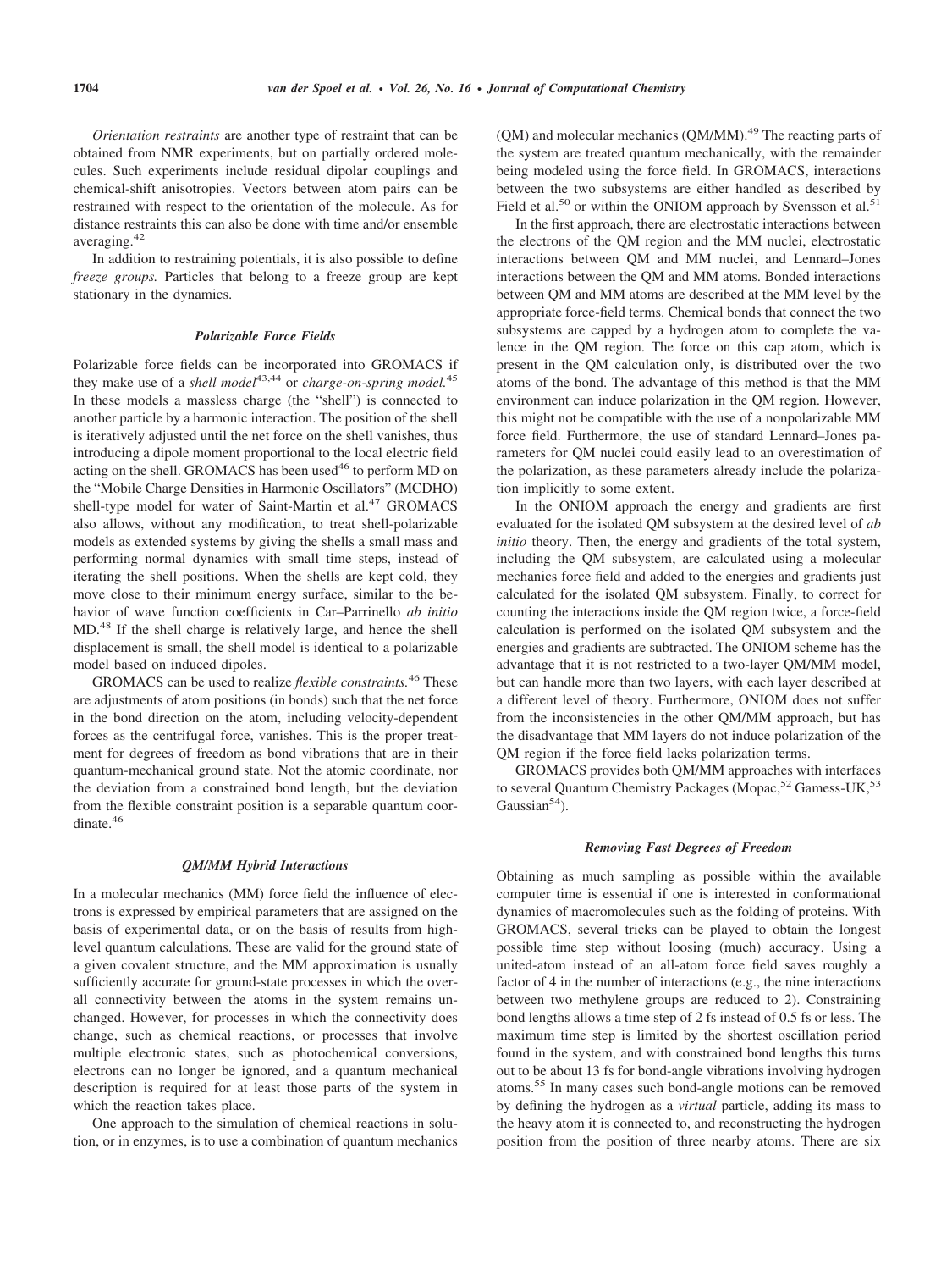

**Figure 1.** The six different types of virtual particle construction in GROMACS. The atoms are shown as black circles, the virtual particles in gray. The first four are in-plane constructions; the last two are out of plane.

virtual-site constructions defined in GROMACS (see Fig. 1) that can be used for this purpose. Other simplifying constructions are possible for planar ring systems. But when a free rotation is still possible, as an XOH-group that can rotate around the X-O bond, or a water molecule rotating around the symmetry axis of the molecule, the rotation cannot be quenched. The only option to slow down such motions is to increase the mass of the hydrogen atom at the expense of the mass of neighboring heavy atoms. For a classical system, the thermodynamic equilibrium properties do not depend on the distribution of masses of the particles, and increasing hydrogen masses (e.g., to 4) only influences the fast dynamics, but not the thermodynamics and slow dynamics of the system. Time steps can routinely be extended to 4 fs, and sometimes even longer.<sup>55</sup>

#### *Dynamic Integration*

The integration follows the leap-frog discretization, which is timereversible and symplectic,<sup>56</sup> also when holonomic constraints are imposed.57 These two properties are considered important for long-term stability of the simulation. An algorithm is symplectic when it preserves areas and volumes in phase space, which is a property of Hamiltonian mappings.

Microcanonical (i.e., constant total energy) Hamiltonian mechanics is very inconvenient for most applications, and a form of temperature control and often also of pressure control is desirable. In a microcanonical simulation the temperature will change (mostly increase) during equilibration, during conformational changes, and as a result of errors in the integration and force evaluation. Of the various thermostatting methods, the *weak-cou-* $\nu$ *pling*<sup>12</sup> and the Nosé–Hoover<sup>58-60</sup> methods are included in GRO-MACS, while coupling to a stochastic bath can be accomplished by standard Langevin dynamics, incorporated into GROMACS with the third-order algorithm of ref. 14 that reduces to the leapfrog scheme in the case of zero friction. With weak coupling the system responds smoothly with a first-order exponential decay to disturbances, as does stochastic coupling; Nosé-Hoover thermostats involve a quite undesirable second-order oscillatory response (see Fig. 2).<sup>61</sup> Langevin dynamics produces a canonical ensemble, but imposes an extra friction that influences dynamic properties; 61,62 Nosé-Hoover coupling produces a canonical ensemble in configurational space, but not in the full phase space of the particles, and weak coupling produces an ensemble in configurational space that is intermediate between microcanonical (no coupling) and canonical (very strong coupling with time constant equal to the time step). The latter case corresponds to the simple velocity-scaling method of Woodcock.<sup>63</sup> Morishita<sup>64</sup> has derived distribution functions and fluctuation equations for intermediate cases of weak coupling. Under the weak coupling scheme there is a very slow transfer of energy to collective degrees of freedom that are uncoupled from the system, as the total linear momentum. In long simulations this may lead to the "flying ice cube" effect;<sup>65</sup> a cold system with a collective velocity. In GROMACS, this effect is prevented by removing any center-of-mass motion.

#### *Nonequilibrium Dynamics*

It is possible to exert external forces on groups of atoms, to perform nonequilibrium simulations. Defined groups of atoms can each be subjected to a (constant) *acceleration,* which allows the determination of transport properties by linear response theory<sup>66</sup> or the perturbation of a system in a desired direction. A special case is implemented for the determination of viscosities: a transverse cosine acceleration profile can be imposed, with acceleration in the *x*-direction of the *i*th particle proportional to cos  $kz_i$ , where  $k =$  $2\pi/L$ <sub>z</sub> and  $L_z$  is the box height. This perturbation fits the period-



**Figure 2.** Response of three different thermostats to a temperature jump from 1 to 1.2 for a system of 8000 Lennard–Jones particles. Time and temperature are in reduced units (from  $Hess<sup>61</sup>$ ).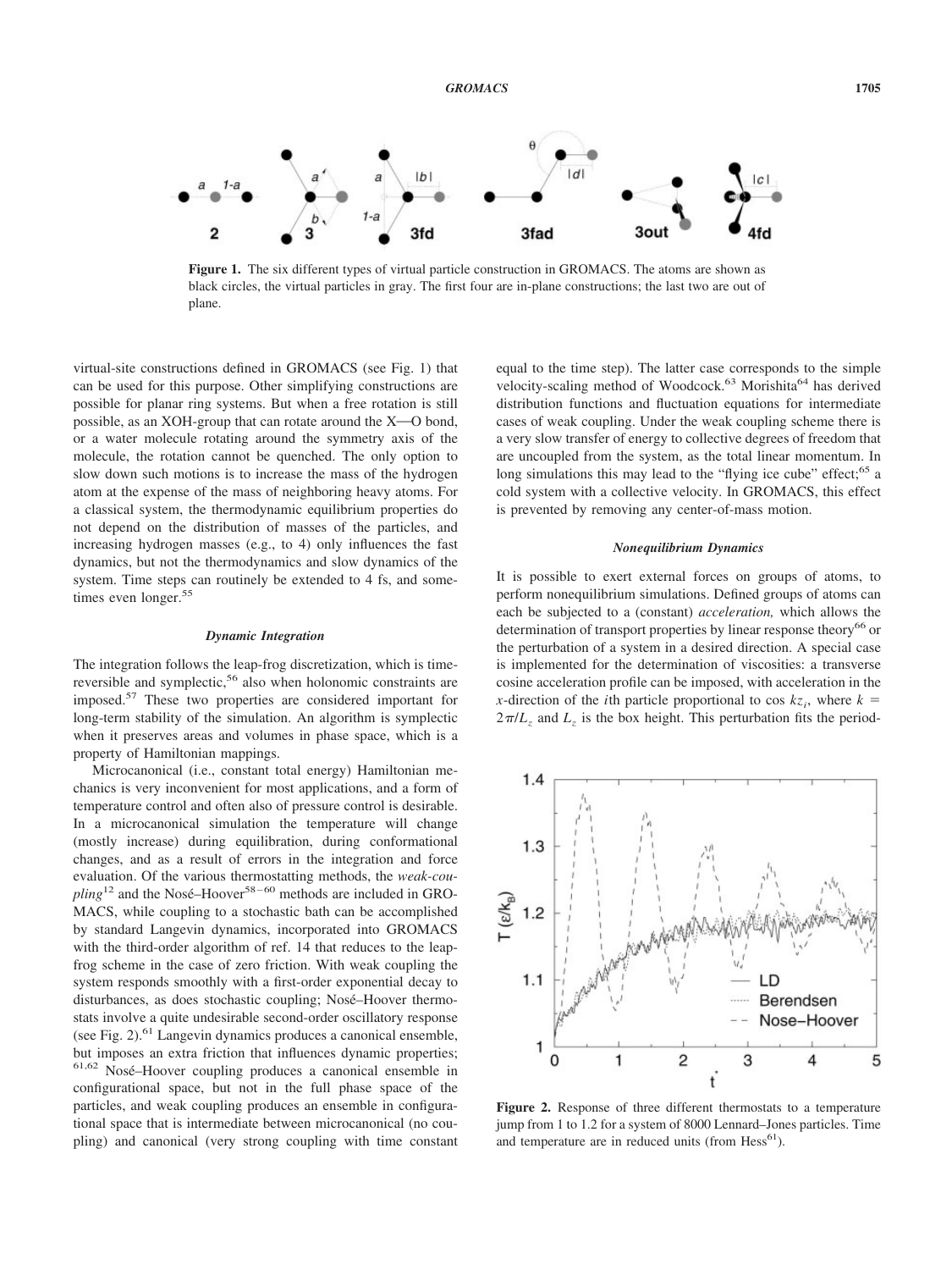icity of the box and produces a steady-state velocity profile, which is monitored by Fourier transforming the particle velocities. This velocity profile is subtracted from the velocities to determine temperatures, and the profile is not subjected to thermostating. The method, which has been known since  $1973,66-69$  yields the shear viscosity  $\eta$  from the amplitude of the velocity profile. The method has been implemented into GROMACS and compared to other methods, such as pressure or momentum fluctuations and sliding boundary conditions,  $61,70$  with the conclusion that (for water) the periodic nonequilibrium method is to be preferred because it is more accurate than the fluctuation methods and does not share some problems of the sliding boundary method.

GROMACS also allows the incorporation of an electric field  $E(t)$  (at present only a homogeneous field is allowed), by imposing an acceleration  $q_i E(t)/m_i$  on each particle. The field can be chosen stationary or periodic in time, the latter optionally damped with a Gaussian function. This allows the measurement of dielectric or conductivity responses in a system. For an application involving the voltage-dependent insertion of alamethicin in interfaces (see Tieleman et al. $71$ ).

Several methods that have been incorporated to facilitate free energy calculations (see the next subsection), can be used to impose nonequilibrium processes and realize a variety of "steered" dynamics. These include constraining the distance between the centers of mass of two groups of atoms, imposing an umbrella potential, and AFM pulling by a moving spring connected to an atom.

## *Free Energy*

There are two types of free energy, which one would like to obtain from simulations. The first type is a *difference* in Gibbs free energy between two thermodynamic states of a system, such as a macromolecule with bound ligand in solution *minus* that macromolecule in solution plus a free ligand in solution with standard concentration, all at the same temperature and pressure, yielding the binding constant of the ligand. Through the use of thermodynamic cycles (see, e.g., ref. 72), such questions can be reduced to the difference in Gibbs free energy between two systems with different Hamiltonians. The two systems may have a different atomic composition (with a physically impossible "alchemical" transition and meaningless free-energy difference). The second type is really a *potential of mean force* and concerns a *free energy profile* as a function of some (one or more) reaction coordinate(s) that can be treated as a restraint or constraint in the system.

GROMACS allows thermodynamic integration from system A to system B using a *coupling parameter*  $\lambda$ , defined in such a way that  $\lambda = 0$  corresponds to system A and  $\lambda = 1$  corresponds to B. The value of  $\lambda$  can be manipulated during a MD run: it is possible to perform equilibrium runs for given values of  $\lambda$ , and collect free energy derivatives, but it is also possible to perform a slow-growth integration, changing  $\lambda$  gradually during the simulation. During the  $\lambda$ -path *soft-core* potentials may be defined for the nonbonded interactions, to avoid unnecessary barriers along the path. The soft-core potentials modify the interaction distance in the nonbonded Lennard–Jones and Coulomb interactions in such a way that the potentials are unmodified at  $\lambda = 0$  or 1, but have the singularities at zero distance removed for intermediate values of

 $\lambda$ .<sup>18,73</sup> Differences in constraints or in long-range interactions are properly handled.

GROMACS supports three different ways to compute potentials of mean force:

#### *AFM Pulling*

An atom or group of atoms is connected to a slowly retracting spring. The rate constant and spring constant can be varied to study, for example, the unbinding of a ligand from a protein.

#### *Constraint Force*

The distance between the centers of mass of two groups of atoms can be constrained and the constraint force monitored.

#### *Umbrella Sampling*

A simple umbrella potential can be inserted, with a harmonic umbrella potential that acts on the center of mass of a group of atoms.

In all three cases the distance can be defined in one, two, or three dimensions. Integration of the measured forces during equilibrium (or very slow) simulations yields the change in potential of mean force. When the change is not slow, the measured work *W* done exceeds the free energy change; in principle, the change in potential of mean force  $V^{\text{mf}}$  can then be extracted from an ensemble-average using Jarzynski's equation: $74,75$ 

$$
\Delta V^{\text{mf}} = -k_B T \ln \langle \exp(-W/k_B T) \rangle, \tag{1}
$$

where the averaging is over an equilibrium ensemble of initial states. However, in practice, the exponential averaging yields very poor statistics76 and the available computer time is better spent on approximating an equilibrium path.

The use of distances between centers of mass of groups of particles guarantees that no metric tensor corrections to the constraint force $77-79$  are necessary.

#### *A Note on Units*

GROMACS uses the following convenient and consistent set of units, of which the first four are chosen<sup>80</sup> and the others derived:

*mass:* u (unified atomic mass unit,  $1.660\,538\,86(28) \times 10^{-27}$  kg)  $length:$  nm (nanometer,  $10^{-9}$  m)

*time:* ps (picosecond,  $10^{-12}$  s)

*charge:* e (elementary charge, 1.602 176 53(14)  $\times$  10<sup>-19</sup> C)

*energy:* kJ/mol (kiloJoule per mol, 1.660 538 86(28)  $\times$  10<sup>-21</sup> J) *force:* kJ mol<sup>-1</sup> nm<sup>-1</sup> (1.660 538 86(28)  $\times$  10<sup>-12</sup> N)

*pressure:* kJ mol<sup>-1</sup> nm<sup>-3</sup> (1.660 538 86(28)  $\times$  10<sup>6</sup> Pa  $\approx$  16.6 bar) *electric factor:*  $f_{el} = 138.935\,457(12)$  kJ mol<sup>-1</sup> nm e<sup>-2</sup>, as in  $V =$  $f_{el}q^2/r$ 

*electric potential:* kJ mol<sup>-1</sup>  $e^{-1}$  = 0.010 364 269(1) Volt, as in  $\Phi = f_{\text{el}} q/r$ 

Pressure is communicated in bar. Units as Ångström and kcal/ mol can be used as inputs, but they are converted to the units given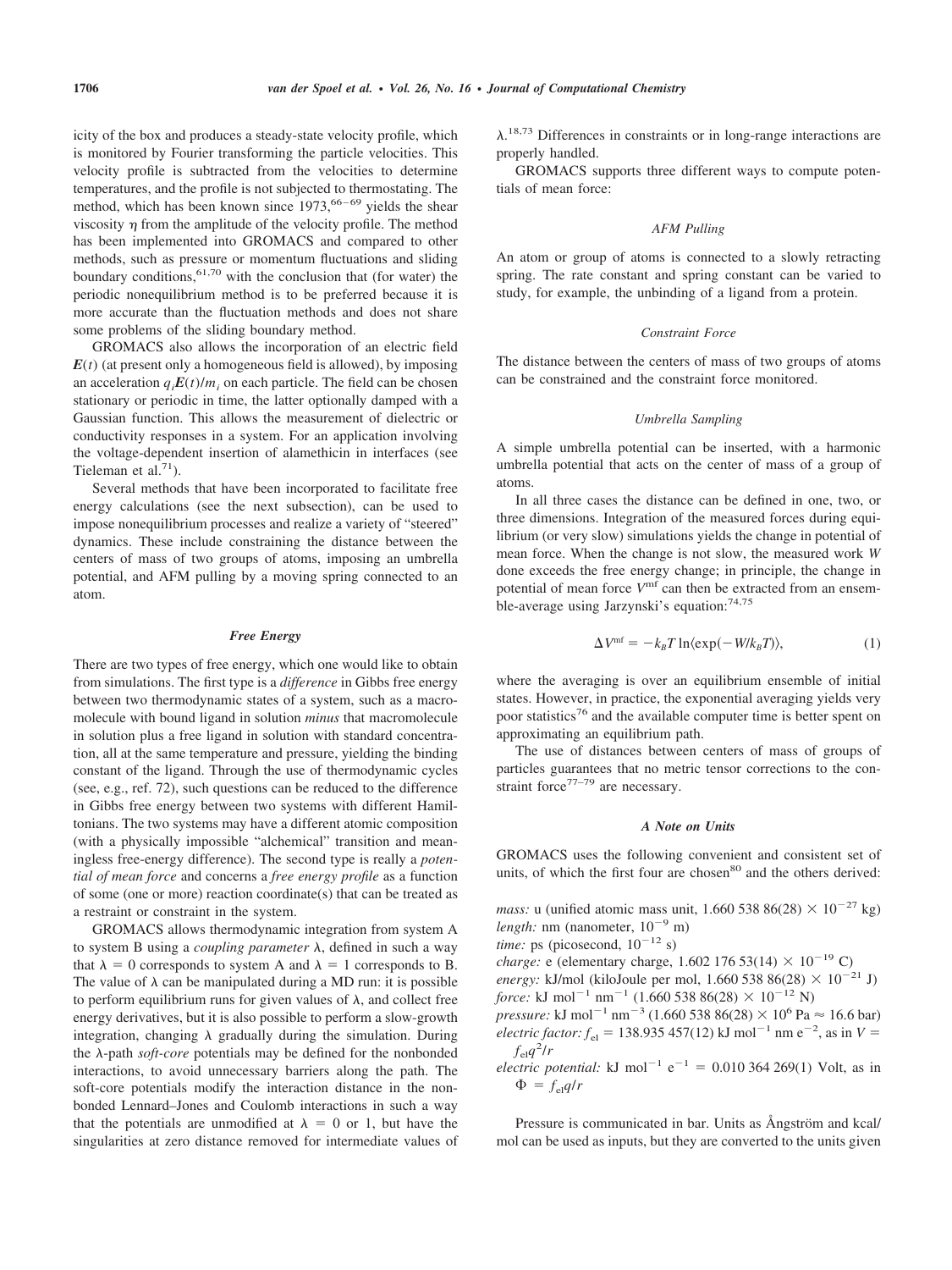above. With apology to our kcal-loving US friends, we do not recommend the use of such non-SI units, which are now practically obsolete in European education.

### **Implementation and Programming**

GROMACS is written primarily in C, and an ANSI C compiler is, in fact, the only *requirement* for building the package. The reasons for this are partly historical; when GROMACS was first conceived of in the early 1990s, scientific code was almost universally written in Fortran for performance reasons. A key idea of the GROMACS project was, however, to develop a portable and efficient parallel molecular dynamics implementation,<sup>5</sup> and to facilitate interaction with communication libraries the C language was chosen for the project. This was not an easy decision, because C performance was still significantly behind Fortran, but it was outweighed by benefits such as structured programming, abstract data types, and fully dynamic memory allocation, which has enabled a faster and more efficient development.

The performance penalty of the C code was addressed in 1995 by isolating the handful of speed-sensitive inner loops and rewriting them in Fortran. Linking the two languages is trivial, but recent C compilers have largely closed the gap to Fortran, so the choice is entirely optional. This mixed layout has been quite successful and provides high performance in the core code, while the majority of the program is maintained in a higher level language. In recent versions of GROMACS, this idea has been extended further with manually tuned assembly inner loops for most common architectures.<sup>18</sup>

#### *Portability*

The ability to build GROMACS with only a C compiler greatly facilitates porting. Because essentially all operating system kernels are written in C, compilers are present even on the most esoteric hardware imaginable. For example, the GROMACS project initially included dedicated hardware using 32 Intel i860 CPUs, $2.4$ and recently the software has been ported to embedded architectures with extremely low cost and power requirements (e.g., Fujitsu FR-V 555 and ClearSpeed CS301).

GROMACS makes full use of GNU-style autoconfiguration scripts, which means the source will configure and compile entirely automatically on any POSIX-like architecture, including systems where it has not been run before. Installing GROMACS from source is literally as easy as

```
$ tar -xzf gromacs-3.3.tar.gz $ cd gromacs-3.3
  $ ./configure ;
make ; make install
```
If *any* ANSI-compliant C compiler fails to build the package it is considered a high-priority bug, which will be fixed in the next patch release. The standard configuration scheme has also made it straightforward to provide RPM and other binary packages for several architectures at the project Web site http://www.gromacs. org. GROMACS can also be compiled as a native Microsoft

Windows program by using the Visual Studio Project files available from the ftp site.

Fast Fourier Transforms are used heavily both in the algorithms  $PME<sup>39,40</sup>$  and  $PPPM<sup>41</sup>$  as well as several analysis programs. For this, GROMACS relies on the freely available FFTW library (Fastest Fourier Transform in the  $West^{81}$ ), which has proven to be one of the fastest implementations available. Parallel runs require a standard MPI communication library, for example, the free LAM-MPI<sup>82</sup> or MPICH<sup>83</sup> implementations. The GROMACS libraries have recently been overhauled and made fully reentrant. This makes it safe to call GROMACS routines from multithreaded applications, and future program versions will support multithreaded SMP parallelization of GROMACS itself as well as a twin-level mixed thread/MPI parallelization mode.

#### *The User Interface Layer*

A guiding principle for GROMACS has been to create programs that mimic the way the standard UNIX environment works. Instead of a complex scripting language there is a large collection of programs each responsible for a specific task, and options are controlled with command line arguments. In the source, this has been implemented as a separate virtual interface layer. When a program starts it only needs to specify the type of input and output it accepts, and then call a single routine to do all the argument parsing. This provides the user with a highly consistent interface and enables some features like automatically running heavy programs at low priority, but more important, it makes it possible to automatically extract documentation strings for the program and options from the source code. The resulting help information is always available through the "-h" option; it can be viewed on the UNIX man page generated for each program, in the GROMACS manual, or why not the online HTML documentation—all guaranteed to be consistent and up to date with respect to the source. The file options are also used to generate shell completions for bash, tcsh, and zsh: after adding an option (e.g., "-p" to read a topology) you can just hit tab and get a list of all files in the current director that are compatible with the option in question.

The interface layer is not limited to simple argument parsing. It has also been used to implement an X11/Motif graphical interface to the programs. This extension is enabled automatically if the appropriate libraries are found at compile time, and provides dialog boxes and context-sensitive help without adding a single line of code outside the interface layer. The whole concept is also equally useful for output data: many programs automatically generate postscript (EPS), pixmap (XPM), structures (e.g., PDB), or finished Xmgrace graphs (XVG), and the corresponding viewer applications can be configured to start automatically.

Programs have been designed with simplicity but generality in mind; by default, tasks like topology building from coordinate files is completely automatic for all force fields in the distribution, but by adding command-line switches the user can choose to select protonation states, disulphide bridges, or terminus types interactively. Virtual interaction sites can be generated on the fly without any user interaction, and only run parameters that differ from their default values have to be specified. Finally, the programs do rather excessive amounts of double and triple checking to ensure input data and parameters are consistent and correct.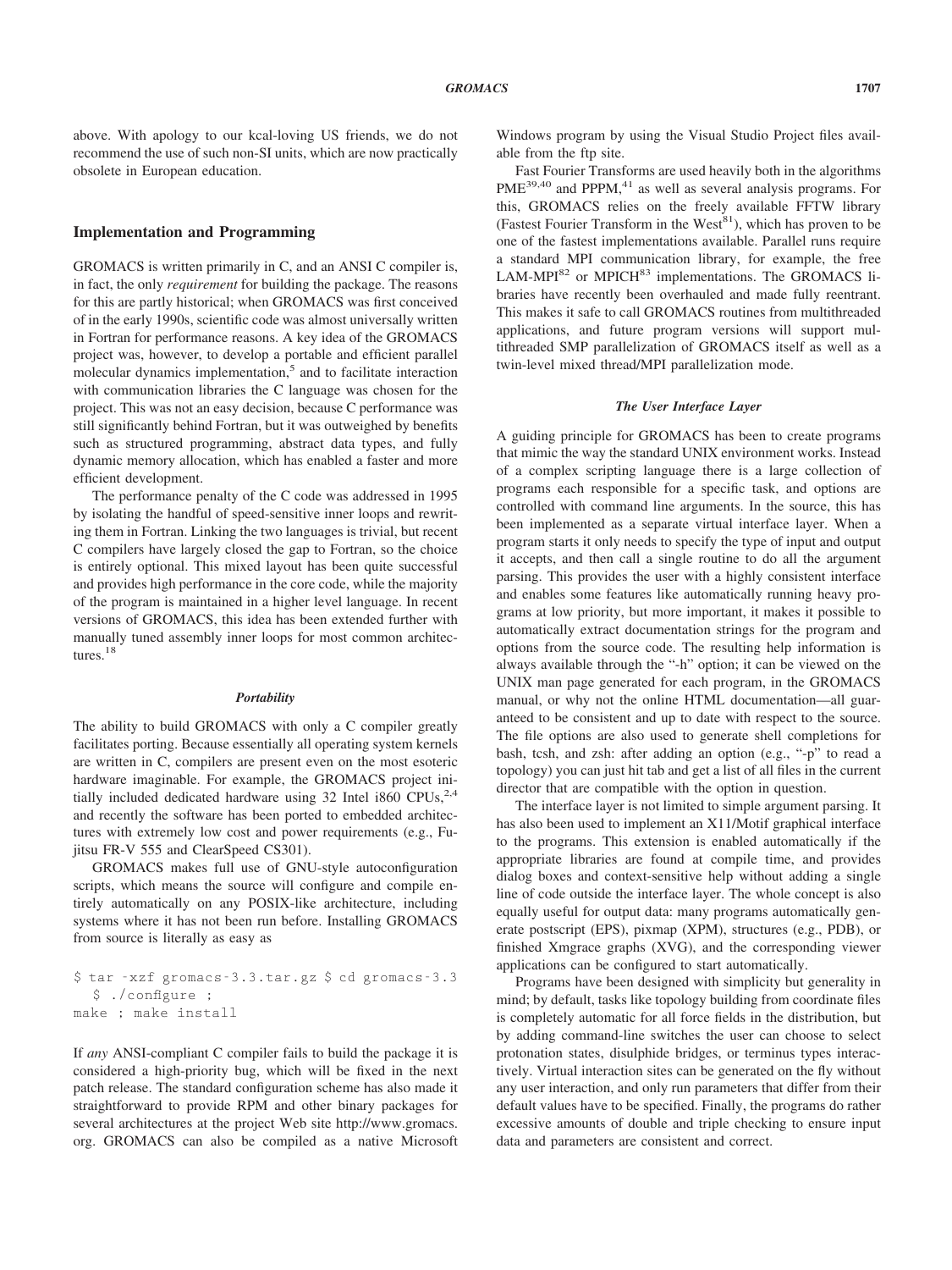#### *Code Structure and Algorithms*

The GROMACS source is written with maintainability in mind, and makes heavy use of structures and abstract data types to enforce encapsulation. The design is largely object-oriented (despite using C instead of  $C++$  for portability reasons); concepts such as the topology, trajectory, or system state are normally handled as abstract objects with dedicated manipulation functions. The only significant exception to this is the core nonbonded kernels where the goal has instead been to maximize performance at any cost.

GROMACS can be compiled in either single or double precision by adding a single flag to the configuration script. By taking care of summation order and sometimes using intermediate double precision variables it has been possible to use single precision by default while still conserving energy perfectly in microcanonical ensemble runs. Modern CPU architectures are equally fast for single and double precision calculations, but the reduced amount of data doubles cache efficiency and has enabled the use of multimedia instructions that are often only available in single precision. The only remaining application where double precision is strongly recommended is energy minimization performed before a normal mode calculation,<sup>84</sup> to make sure the Hessian matrix is positive definite (no negative eigenvalues).

One of the most common tasks in a simulation or analysis is to perform operations on a subset of the system, for example, to restrain alpha carbons or calculate the diffusion of a certain molecule. GROMACS supports this by introducing a general *index group* concept throughout the source code. This enables default features like limiting trajectory output to a certain subgroup and separating all nonbonded energies into pairwise contributions. All routines that perform actions like restraining, pulling, or rotating atoms have an optional index group argument to restrict the action to those atoms, and when calculating RMS (root-mean-square) differences one group is used for fitting and an arbitrary list of groups for the evaluation.

The GROMACS simulation box and periodic boundary conditions are universally implemented as triclinic matrix operations. Because any crystal type can be represented with a triclinic cell, this means GROMACS is entirely general when it comes to the system shape. All routines work equally well with, for example, a truncated octahedron or dodecahedron periodic boundary condition. Both the grid-based neighbor searching and nonbonded interactions are, for instance, equally fast regardless of the system shape, and by using anisotropic pressure coupling it is even possible to simulate free or forced transitions between different crystal cell geometries.<sup>85,86</sup>

The code only makes very general assumptions about potential functions for particle interactions. *Bonded interactions* are simply defined by one or more atoms, an enumerated index for the type of the interaction, and a set of parameters. This includes bonds, angles, and torsion terms, but also, for example, water polarization shells, position, and distance restraints. The code already supports 17 different bonded interaction forms, but all that is required to extend it further is to (1) write the code to calculate the new interaction as a separate function, and (2) add the type, name, and parameters to the list of interactions. The whole propagation of data from the force field files to the routine where it is evaluated will be handled automatically.

*Nonbonded interactions* are currently limited to pairwise contributions, defined through dynamic neighbor lists. $87$  The group concept makes it trivial to make exceptions in the neighbor searching, for instance, to exclude all interactions in a frozen part of the system. Simple potentials such as standard Coulomb, Reaction-Field,<sup>35</sup> Lennard–Jones, and Buckingham are implemented in analytical form, and more complex interactions (including userdefined ones) are supported through an efficient implementation of cubic spline interpolation with flexible accuracy. These tabulated interactions are only about 30% slower than the simplest possible Coulomb potential (1/*r*) in GROMACS, so the only reason for writing new analytical interactions is if they for some reason cannot be formulated with tables. On the code level, each individual interaction can have a unique set of nonbonded parameters, but they have usually been calculated from combination rules and/or scaling factors in the topology.

## *The Shift Concept and Single-Sum Virial*

The computationally most expensive part of molecular simulations is the evaluation of nonbonded forces. Because most are performed under periodic boundary conditions and minimum image convention, a significant part of the time for each pairwise interaction is often spent on calculating which periodic image is closest. Triclinic boundary conditions require almost twice as many floatingpoint operations as rectangular boxes, not to mention that the necessary conditional statements are particularly bad on superscalar CPUs where they inhibit instruction pipelining.

In GROMACS, these problems were worked around and performance improved significantly by introducing the concept of *nonbonded shift* during neighbor searching. Instead of calculating the closest image of each neighbor *j*-particle to the *i*-particle "owning" a neighborlist, the *i*-particle itself is iteratively placed in each possible image location and all local *j*-particle neighbors added to a neighborlist where the translational shift of the *i*particle is also recorded. Figure 3 illustrates the process for an imaginary two-dimensional system. Theoretically, there are up to 11 possible such shifts vectors for a triclinic cell, but in practice, many of them fall outside the list cutoff, so particles only have neighbors for a handful of different shifts.

The main advantage is, however, not a slightly more efficient neighbor searching, but the idea that the different images of the *i*-particle can be treated as separate neighborlists with fixed shifts. For each such list, the *i*-particle is first shifted to the correct image position, and all nonbonded interactions evaluated without having to calculate any periodic images in the innermost loop over neighbors. In practice, the translation vectors are stored as relative translation indices to account for changing cell shapes when pressure coupling is enabled. This idea removes not only the conditional statements from the inner loop, but all references to the periodic boundary conditions—including the extra cost of triclinic instead of rectangular cell geometry.

The shift vectors further make it possible to completely extract the evaluation of the virial tensor  $\Xi$  from the inner loops.<sup>3,16</sup> With the minimum image vector distance defined as  $\mathbf{r}_{ij}^n = (\mathbf{r}_i + \delta_i - \delta_j)$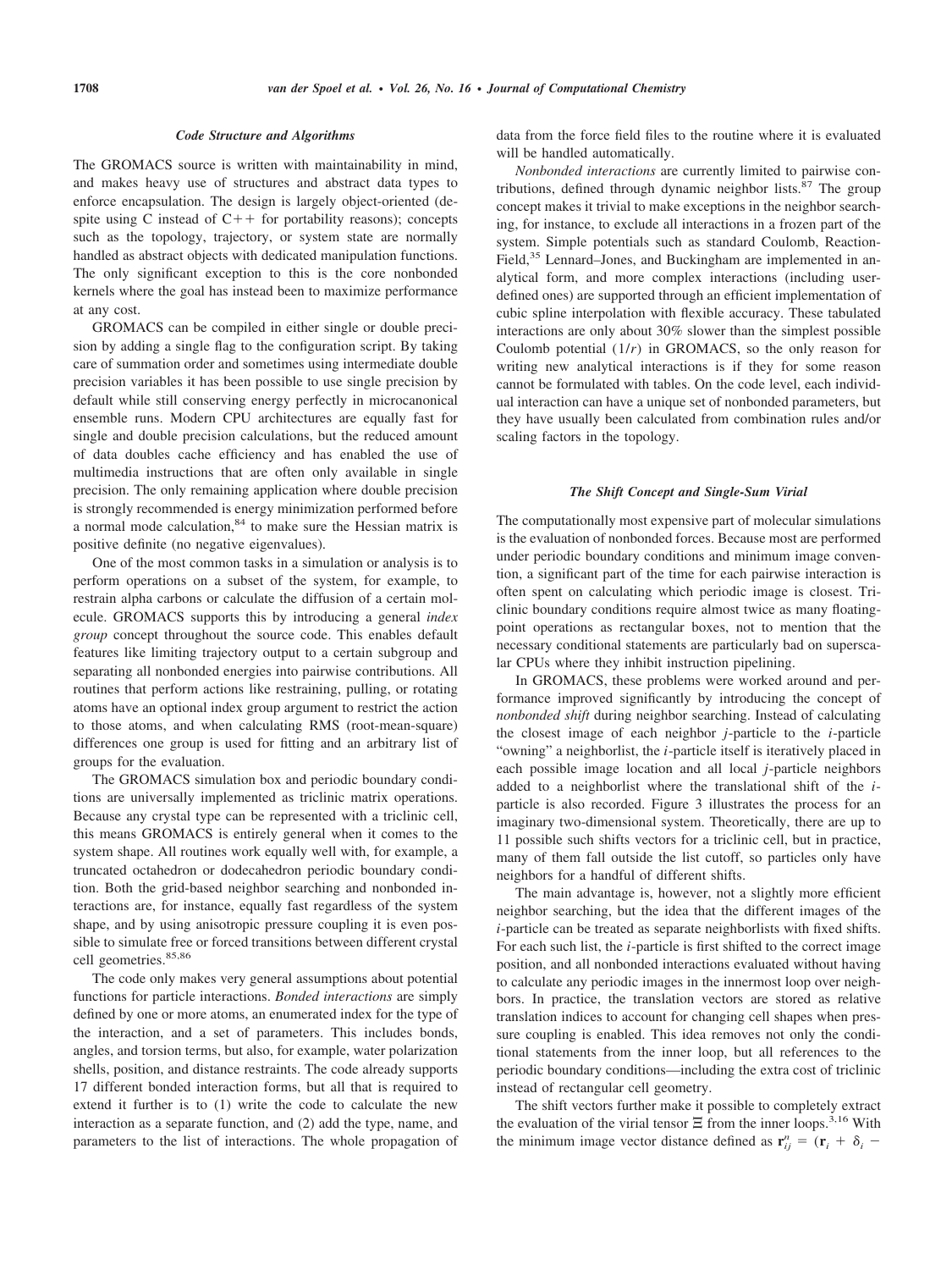

**Figure 3.** The shift concept for nonbonded interactions. The actual simulation cell  $(E)$  is shaded, but due to periodic boundary conditions the particle *i* sometimes interacts with periodic images (primed numbers) of the original locations. Instead of calculating the image for each pairwise evaluation, an iteration over image locations for the main particle is done and *j* particle indices added to neighborlists with separate shift indices. In this case, the particle *i* would have neighbors 1, 2, 3, 4 for central shift (cell **E**); neighbors 8, 9 when shifted to cell **F**; neighbors 5, 6 when shifted to cell **H**; and finally, neighbor 7 when shifted to cell **I**. When evaluating nonbonded energies in each list, the *i* particle is moved to the shift location and all local interactions calculated without having to check which image is closer. Note that real three-dimensional neighborlists will be much longer.

 $\mathbf{r}_j$ ), where  $\delta_i$  is the shift vector and the pairwise force  $\mathbf{F}_{ij}$ , it follows that

$$
\begin{split}\n\Xi &= -\frac{1}{2} \sum_{i < j}^{N} \mathbf{r}_{ij}^{n} \otimes \mathbf{F}_{ij} \\
&= -\frac{1}{4} \sum_{i=1}^{N} \sum_{j=1}^{N} (\mathbf{r}_{i} + \delta_{i}) \otimes \mathbf{F}_{ij} - \mathbf{r}_{j} \otimes \mathbf{F}_{ij} \\
&= -\frac{1}{4} \left[ \sum_{i=1}^{N} (\mathbf{r}_{i} + \delta_{i}) \otimes \sum_{j=1}^{N} \mathbf{F}_{ij} - \sum_{j=1}^{N} \mathbf{r}_{j} \otimes \sum_{i=1}^{N} \mathbf{F}_{ij} \right] \\
&= -\frac{1}{4} \left[ 2 \sum_{i=1}^{N} \mathbf{r}_{i} \otimes \mathbf{F}_{i} + \sum_{i=1}^{N} \delta_{i} i \otimes \mathbf{F}_{i} \right].\n\end{split} \tag{2}
$$

The virial can thus be expressed as a combination of single sums over the particle positions and particle shifts in vector products with the total force on each particle. No evaluation whatsoever has to be done in the innermost loop over neighbors, and in the outer loop it is only necessary to sum the total force for each shift. This saves another nine multiplications and nine additions per interaction, and results in roughly 40% performance improvement while the full accuracy virial is still obtained for pressure calculation.

A similar *bonded shift* concept is used for all bonded interactions in GROMACS, but because those account for a much smaller fraction of the run time the performance difference is less dramatic, although it hides the additional complexity of the triclinic boundary conditions.

## *Optimization of the Square Root Operation*

Even after extracting conditionals and the virial calculation, the inner loops still account for the largest fraction of simulation runtime. It turns out that the single most expensive floating-point operation is the calculation of  $1/r$  from the squared distance  $r^2$ . This corresponds to first taking a square root and then reciprocal of the result. Division and square roots are incredibly slow on most hardware, and to make things worse, the square root is calculated by taking the inverse square root and then multiplying with the initial value; in other words, the reciprocal is entirely superfluous!

In practice, inverse square roots are calculated by performing a limited-accuracy table lookup followed by several steps of Newton–Raphson refinement (see, e.g., Numerical Recipes<sup>88</sup>). Even CPUs that provide hardware SQRT instructions use a microcoded version of this algorithm, but it is usually not pipelined and thus very slow.

To improve this, GROMACS performs the inverse square root operation in software on platforms where it is faster. Because the operation will be performed billions of times, a larger table is used (wasting some cache) to get 12 bits of accuracy in the initial lookup value *a*. The input argument does not have to be checked because  $r^2$  cannot be negative, and a single step of Newton– Raphson refinement is enough to achieve single-precision accuracy if rare errors in the least significant bit are acceptable:

$$
\frac{1}{r} = a(3 - ar^2)/2\tag{3}
$$

This more than doubles performance on processors without hardware square-root instructions, and even when double precision forces another iteration step it can be a significant speedup due to our larger table and fewer argument checks.

#### *Specialized Nonbonded Kernels*

The nonbonded inner loops in GROMACS have gradually evolved to higher performance. Apart from the algorithmic optimizations mentioned above, a lot of speed is gained simply by avoiding unnecessary calculations. For example, atoms without van der Waals interactions can be handled in a faster Coulomb-only interaction routine.

In version 3 of GROMACS, this idea was taken to another level by borrowing a successful approach from the  $BLAS^{89}/LAPACK^{90}$ libraries: A large set of separate nonbonded kernels were written, each responsible for a very specific type of interaction, for exam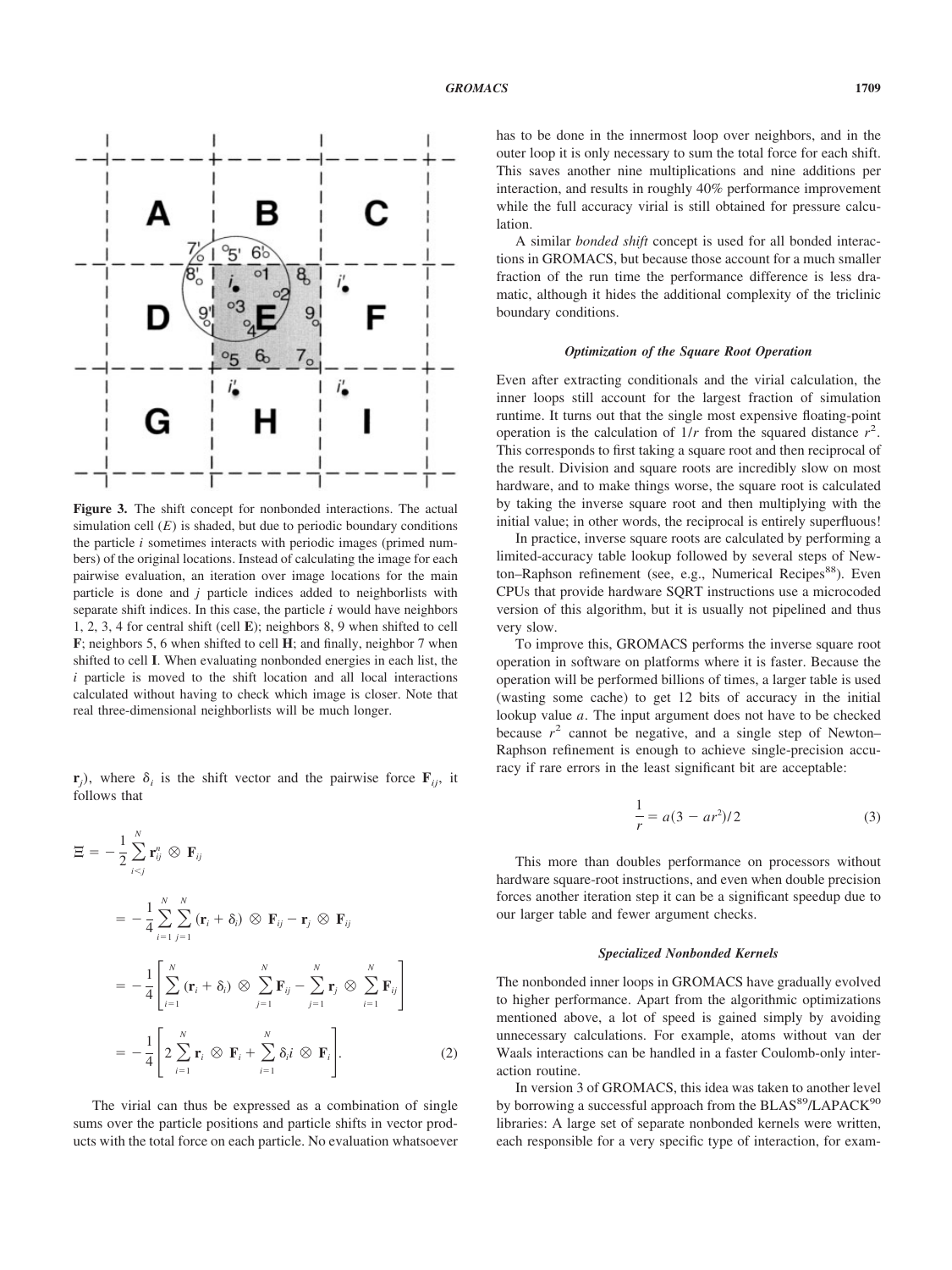ple, Reaction-Field Coulomb combined with tabulated van der Waals interactions. Because most biomolecular simulations contain large amounts of water, special routines were created for interactions between water and other atoms and even between pairs or water molecules. This leads to better cache usage and hides floating-point latencies. Initially, it was only implemented for the SPC $91$  or TIP3P $92$  water models, but GROMACS 3.3 adds support for accelerated TIP4P<sup>92</sup> nonbonded kernels. Any similar three or four particle water model (e.g.,  $SPC/E<sup>93</sup>$ ) can also be used.

In practice, the roughly 80 different nonbonded functions are written in either C or Fortran at build time using a small kernel generator program. The software inverse square root is optionally inlined, and coordinates and/or forces can be prefetched. Because the interaction forms are defined in the generator source, it guarantees consistency and eliminates the risk of bugs in functions that are used only rarely, not to mention that it saves programming time.

To fully exploit the hardware, many of the GROMACS nonbonded kernels have been tuned for specific hardware or even implemented in assembly code. The lack of conditional statements and streamlined core loops simplified this task considerably. Initially, it started as a test to see whether the SSE multimedia instructions in  $\times 86$  CPUs could be used to accelerate molecular dynamics. From a marketing point of view, molecular simulation is irrelevant compared to games, but luckily enough it turns out that inverse square roots are very common in shadow and lighting calculations, and the GROMACS SSE kernels more than doubled the already high performance on cheap PC hardware.

The current release of GROMACS provides accelerated assembly kernels for eight different combinations of architecture and precision. Most of them rely on multimedia instructions: 3DNow on Athlon CPUs,<sup>94</sup> SSE (single) and SSE2 (double) instructions on ia32 Pentium and AthlonXP CPUs,<sup>95</sup> 64-bit SSE and SSE2 kernels for Opteron processors and Altivec/VMX<sup>96</sup> on PowerPC processors. The most recent addition is Itanium2; while this architecture does not provide any multimedia instructions, it supports a powerful concept called software pipelining that has been used to completely hide instruction latencies: The sequential particle interaction is split into several "pipeline" stages, analogous to running multiple laps in a single loop. The Itanium2 kernels achieve over 90% of the theoretical hardware peak performance in both single and double precision; a complete Coulombic interaction including forces is calculated in only 12 clock cycles, and when only the potential is required it is reduced to as little as seven cycles.

#### *File Formats and I/O Layer*

The GROMACS library provides general I/O functions that can read and write any coordinate, trajectory, energy or topology format supported in the package. For instance, any program that needs to read or write coordinates just specifies a "generic trajectory" argument. The format of the file will be determined and converted by the I/O layer, and where applicable, the user will see options to start/stop reading at arbitrary frames in the file. Similarly, output formats are set automatically based on the file name extensions provided by the user. This way, all GROMACS programs support all formats, and if a program needs, for example, atom or residue names it can get them from either a topology, a coordinate file, or even a trajectory format that includes names. Files that do not require random access can be compressed and decompressed automatically on the fly with gzip or compress.

To generate binary data in a fully portable way, GROMACS uses a built-in version of the POSIX External Data Representation  $(XDR, RFC1014).<sup>97</sup>$  All files written by the package can be shared between big and small endian hosts, machines with different floating-point precision or even non-IEEE floating point formats. Single precision versions of GROMACS can read double precision files and vice versa, but obviously the practical precision is limited to the stored data.

By default, GROMACS conserves space for trajectory storage by separating trajectories into a full precision file that stores both coordinates and velocities more seldom (for restarting runs), while coordinates for data analysis are normally stored in a lossy compression format. The loss is introduced by truncating coordinates to integer units of picometers (or any other scaling factor). Water atoms are sorted to utilize that hydrogen coordinates can be stored more efficiently by their offset from the oxygen, and finally, the bits are compressed with a lossless algorithm. With the standard values, as little as 4 *bytes* is required for each atom coordinate triplet in the final trajectory, that is, more than an order of magnitude compression. Even the lossless compression step is highly efficient; gzip is not able to shrink the files further. Just as the normal trajectories, the compressed files can be read and written by all programs using the GROMACS library. Interaction energies and other statistical data such as temperature, pressure, or distance restraint violations are written to portable binary *energy files.* A nice feature of these is that they store not only instantaneous values but exact averages, fluctuations, and drifts based on every single time step in the simulation, even when the energy frames are only written, for example, every 1000 steps. This is actually not a trivial problem; early versions of GROMACS used the classical variance formula

$$
\sigma^2 = \sum_{i=1}^N x_i^2 - \frac{1}{N} \left( \sum_{i=1}^N x_i \right)^2, \tag{4}
$$

but for long trajectories this leads to large numerical errors. Instead, the current implementation stores the partial sum and variance

$$
X_{1,m} = \sum_{i=1}^{m} x_i,
$$
 (5)

$$
\sigma_{1,m}^2 = \sum_{i=1}^m \left( x_i - \frac{X_{1,m}}{m} \right)^2, \tag{6}
$$

from which the average and variance of the values stored between steps  $m$  and  $m + k$  can be calculated as

$$
\langle x \rangle = \frac{X_{1,m+k} - X_{1,m}}{k},\tag{7}
$$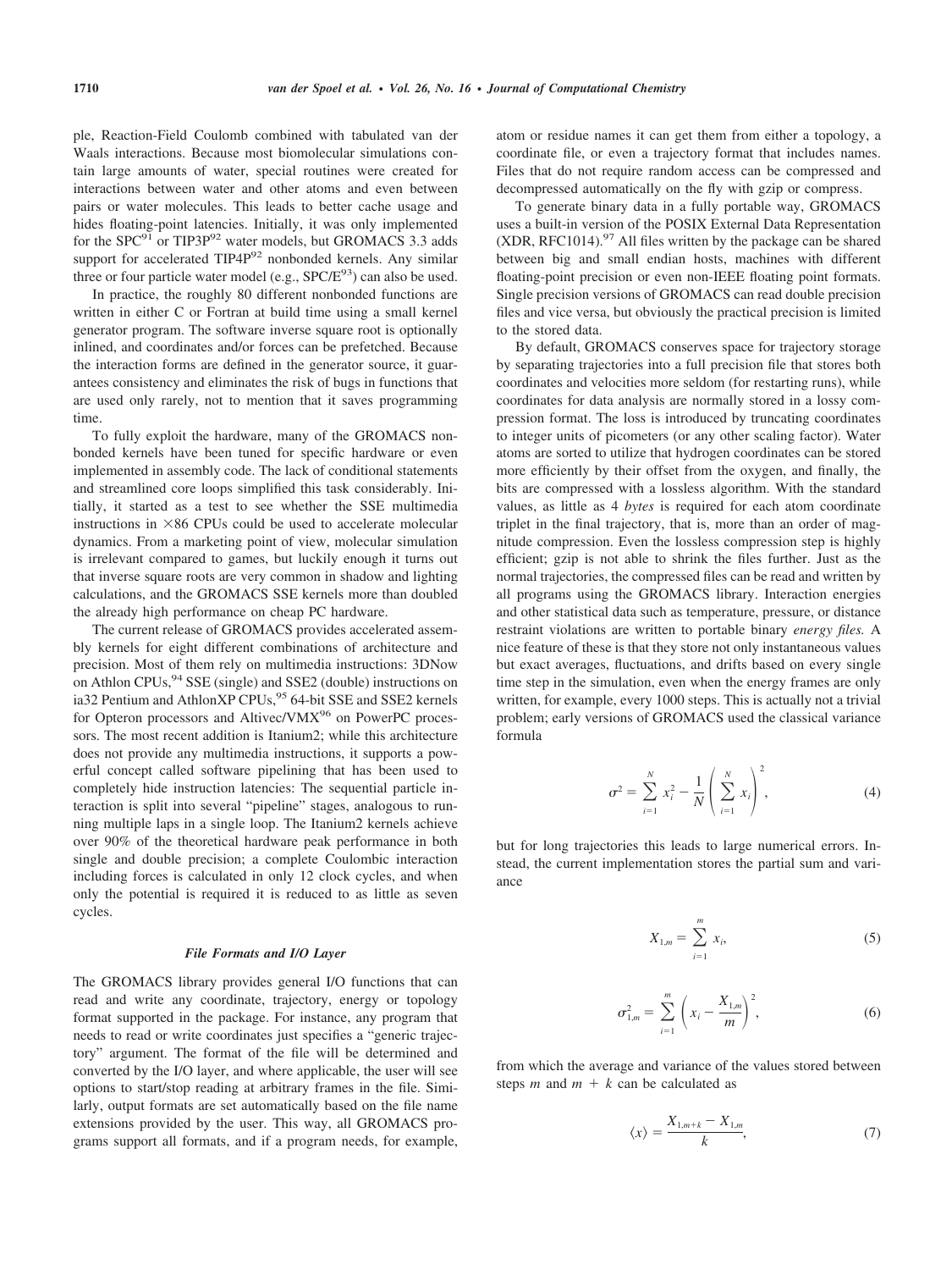

**Figure 4.** Snapshots from a coarse-grained simulation (upper panel) and a simulation in atomic detail (lower panel) of lipids (DPPC) aggregating in water, from random distribution (left, at time 0) and after (effective) times of 1, 5, 30, and 90 ns. The system contains 1017 DPPC and 106,000 water molecules, totaling about 370,000 atoms. In the coarse-grained simulation there are 12 particles per lipid and one particle per four water molecules, totaling 38,700 particles. The coarse-grained simulation took half a processor day, while the detailed simulation took about two processor years! (Courtesy of S.-J. Marrink106 and A. H. de Vries;<sup>107</sup> the lower panel is from ref. 107, reproduced with permission of the American Chemical Society.)

$$
\sigma^{2} = \left[\sigma_{1,m+k}^{2} - \sigma_{1,m}^{2} - \frac{m(m+k)}{k}(\langle x \rangle_{1,m} - \langle x \rangle_{1,m+k})^{2}\right] / k. \quad (8)
$$

GROMACS includes programs that use these formulas both to extract and report energy statistics (*g\_energy*) and to concatenate/ split energy files (*eneconv*). There is a similar kitchensink-style program for manipulating coordinate trajectories called *trjconv.*

## **Selected Applications**

In this section we review some simulations that have been done with GROMACS that are either interesting from a scientific point of view or employ some of the special (and sometimes unique) features of the code. A number of high profile biological applications have been possible mainly due to the high performance of the code. In other cases special additions have been implemented.

#### *Membrane Simulations*

Simulations of phospholipids, phospholipid membranes, and surfactants have long been a special interest in the group,  $98-101$  and the advent of the GROMACS hardware and software made it possible to simulation very large membranes<sup>102</sup> or very long time scales. In particular, the simulations of spontaneous aggregation of dodecylphosphocholine lipids (DPC) into micelles<sup>103</sup> and of dipalmitoylphosphatidylcholine (DPPC) into bilayers<sup>104</sup> were interesting because they showed a plausible picture of the process. In the latter case it was found that the rate-limiting step is due to breaking a water pore spanning the lipid bilayer. These applications were taken a step further by Marrink and Mark when they developed a course-grained model for lipids and water, where four water molecules are treated as a single particle and DPPC lipids are represented by 12 beads.<sup>105</sup> Simplifying the model in this manner has two advantages: a smaller numbers of particles and the possibility to take large time steps in the integration algorithm (here 50 fs). Although one looses the detailed atomic information, one gains in time and length scale. With this model the spontaneous formation of vesicles was observed, and interesting differences between the inner and outer membrane of the vesicles (diffusion rate, composition) were observed.106 Finally, simulations of the formation of a DPPC vesicle were performed in atomic detail as well<sup>107</sup> (see Fig. 4).

### *Membrane Protein Simulations*

Whereas protein simulations in solvent have become commonplace, membrane proteins are still a more specialized topic. In part, this is due to the fact that one needs to treat lipids in atomic detail as well as the protein, although there are examples of membranes represented by a matrix of hydrophobic particles<sup>108,109</sup> as well. The added complexity (including the problem which force field to use<sup>110,111</sup>) plus the usually large number of atoms make that the simulation of membrane proteins still is more of a challenge than simple liquids or solvated proteins. One of the first large membrane protein simulation using GROMACS was performed by Tieleman et al. on a porin trimer.<sup>112–114</sup> Other interesting applications are the transport of small molecules through Aquaporin and GlpF (a sugar transporter),<sup>115</sup> in particular because these processes were simulated in real time (ns).<sup>116</sup> Similar studies describe water transport through Gramicidin<sup>117</sup> and, again, through Aquaporin.118 In the latter case, the energetics of the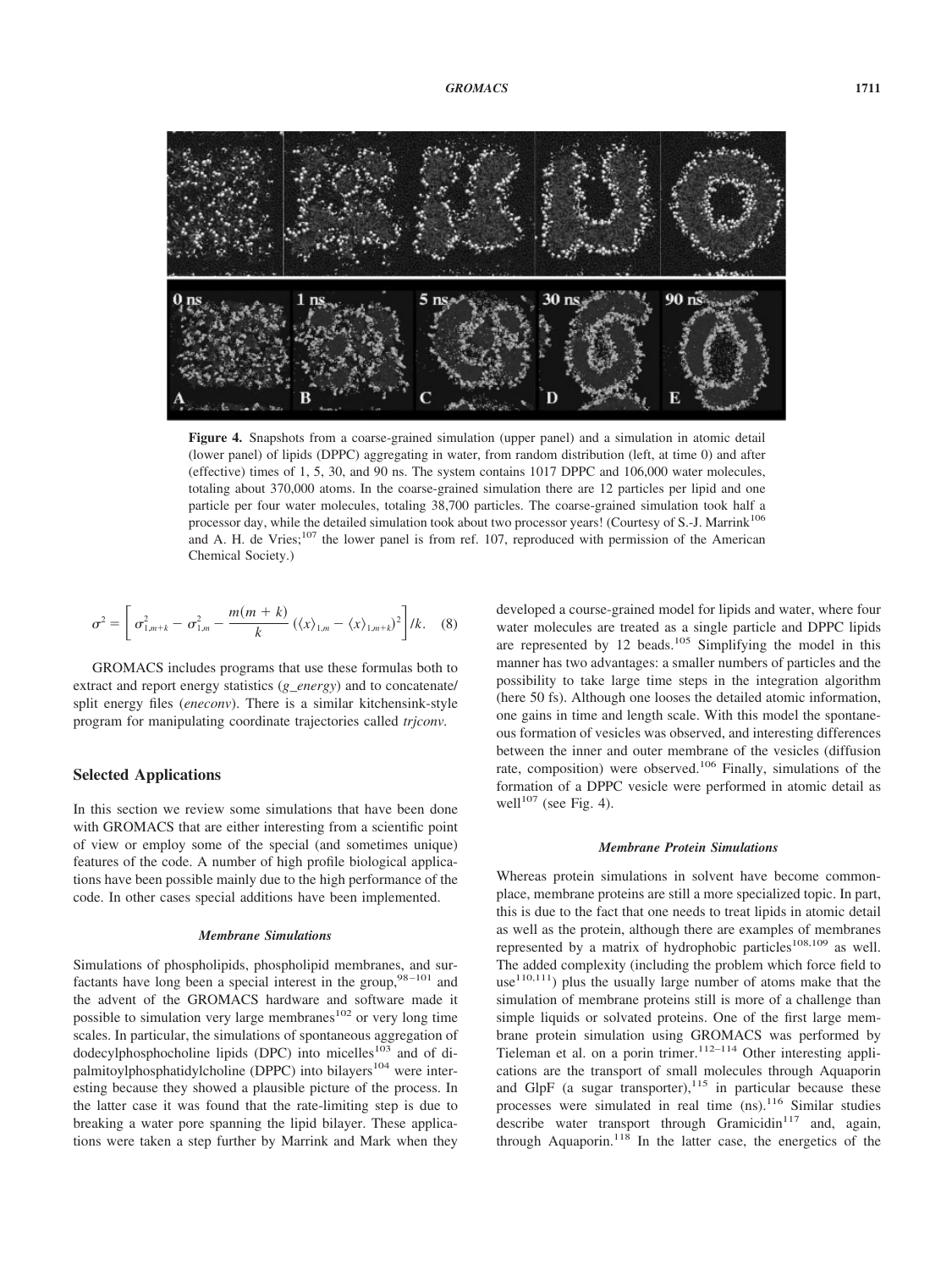

**Figure 5.** Snapshots of a photo-isomerization simulation. In the *trans* conformation, the p-coumaric acid chromophore, which is covalently linked to PYP via a cysteine, is electronically excited. In the excited state (S1), the chromophore rapidly decays from the Franck–Condon region on the S1 surface to a local minimum via a 90 deg. rotation of the double bond (indicated by the double arrow). There it encounters the S1/S0 intersection seam, where a radiationless transition takes the QM/MM trajectory to the ground-state (S0). Back on S0, relaxation leads to the isomerized conformation of the chromophore. The isomerization is the essential step for reaching the signaling state of PYP.

process are also described based on the free energy of water diffusion.

#### *Interaction of Molecules with Ionizing X-rays*

The advent of X-ray free electron lasers (FEL) will enable a whole range of new experiments in physics, chemistry, and biology within a few years.<sup>119-121</sup> In the field of biological applications, one could envision performing structural studies on large biomolecules, biomolecular aggregates, or nanocrystals. Molecular dynamics simulations of a protein molecule in an FEL beam are encouraging as to the feasibility of such experiments.<sup>122</sup> In this work interactions between X-rays and T4-lysozyme were implemented in GROMACS, to simulate the damage on a protein due to radiation, which manifests itself mainly through the photoelectric effect. In a recent follow-up, interactions between an electron gas (representing the electrons liberated through the photoelectric effect and secondary electron cascades<sup>123</sup>) were added to the model.<sup>124</sup> In this model the nonlinear Poisson–Boltzmann equation for the combination of point charges on the atoms and the electron gas is solved using an iterative scheme. The results show that the electrons retained in the sample (water clusters) undergoing radiation damage slow down the eventual Coulomb explosion of the sample, something that was also found in a much simpler hydrodynamic model, $125$  which, however, does not give the same kind of detail. This is beneficial for experiments that will have to be performed in the fs time range, in the sense that it seems that the Coulomb explosion is slightly slower than estimated beforehand.<sup>122</sup>

#### *Combined Quantum Mechanics and Classical Mechanics*

The embedding of a quantum mechanical subsystem (QM) within a classical representation of the local environment (MM) has extended the range of applicability of MD simulation into areas of research concerned with chemical reactivity in condensed phases. Examples include chemical reactions in solution and in enzymes. Furthermore, simulations are no longer limited to the ground state, as photo-induced processes can also be studied using hybrid  $QM/MM$  schemes. In a recent application<sup>126</sup> we have used a combination of high level CASSCF *ab initio* calculations, surfacehopping techniques, and classical molecular dynamics (MD) simulation techniques to directly simulate the process of photoisomerization of a chromophore within photoactive yellow protein  $(PYP)$ ,<sup>127</sup> a bacterial photoreceptor protein (Fig. 5). Within this approach it has not only been possible to explicitly follow the dynamics in the excited state, but also to predict with high accuracy the radiationless transitions between the excited state and ground state, the relaxation time of the system, the quantum yield, fine details of the fluorescence decay spectra, and the structural properties of intermediates occurring during the process of isomerization, which had previously been observed in low temperature crystallographic studies. This work has opened up the possibility to use similar approaches to study a wide range of photo-activated processes in proteins. In another application, the QM/MM interface was used to calculate proton affinities of side chains within PYP.128,129

#### *Protein Folding-Related Simulations*

The topic of protein folding has long been one of the challenges pursued by the GROMACS authors.<sup>130-133</sup> More recently, longer simulations have become possible, in the range of 50 ns and longer. Under these circumstances, processes like folding of  $\alpha$ -helices can, in principle, be simulated. However, due to the marginal stability of helices one either has to simulate longer, or perform multiple simulations, and hope to see a folding process in one of them. This has been done in the extreme by the Pande group at Stanford, who use screen savers on desktop computers around the world to study protein folding.<sup>134</sup> The latest version of their screen-saver program is based on GROMACS, and because of this they were able for the first time to study proteins in explicit solvent $135$  (see Fig. 6). Further long simulations are necessary to test the stability in different force fields, however.<sup>136</sup> Zhou et al. have recently presented an interesting study of the hydrophobic collapse of a multidomain protein, $137$  using some of the artificial tricks possible in GROMACS, that is, they switched off the interactions between part of the protein and solvent to speed up the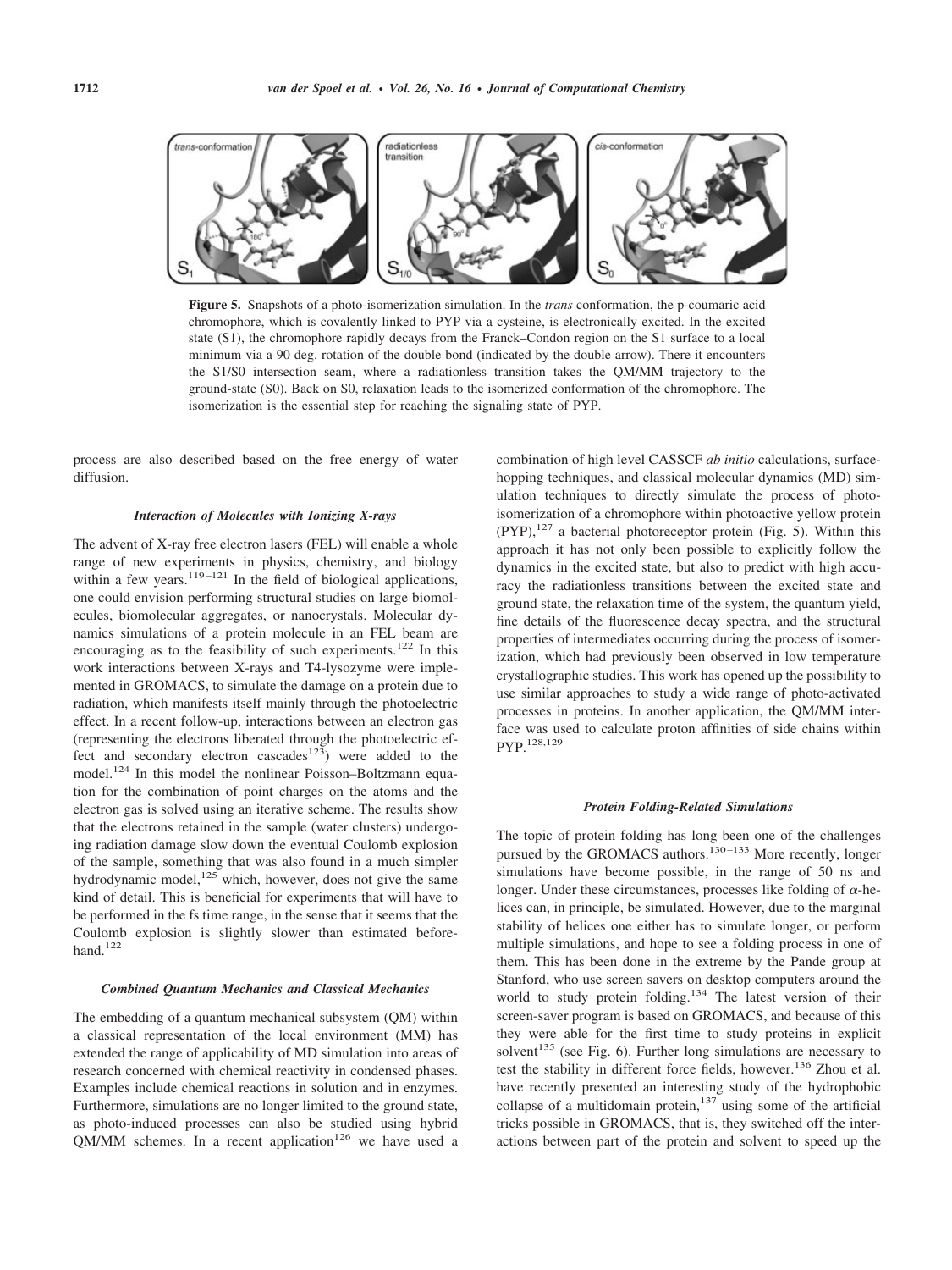

**Figure 6.** A sequence of structures of the 23-residue protein BBA5 in explicit water in a folding pathway generated in a Folding@Home project using GROMACS.<sup>135</sup> Ten thousand trajectories were produced, totaling  $100-\mu s$  simulated time, which allowed for proper statistics and analysis of the folding process. Thirteen folding events were recorded.

dewetting transition at the interface between the domains of the protein.

## **Outlook**

Plans for future implementation of algorithms abound. It is easy to write down a list of things one wishes to implement; however, considering limited time of the main developers, and unwillingness of granting agencies to sponsor code development one has to prioritize. We therefore give a short list of things that will almost certainly be implemented in the near future.

- 1. Better scaling parallel code. This will be the main feature of the 4.0 version of GROMACS. It will include combined multithreading/MPI, dynamic distribution of particles over processors, parallelization of constraint algorithms, and better parallelization of PME. A collaboration between the main developers and the German Max-Planck institutes has been established to this end.
- 2. XML (eXtensible Markup Language) based file formats, which, in principle, would give "future-proof" files. Although not inherently difficult to implement, progress in this area is somewhat slow due to the ambition to have a file format that can be used without change by different codes. See also the remark below.
- 3. An interface with the EDEN (Electron DENsity) program<sup>138,139</sup> will be developed that will allow the use of GROMACS and EDEN for real space refinement of models to electron density.140
- 4. Improvement of interfaces to popular force fields.
- 5. As the need arises, additional bonded interaction functions will be added.
- 6. To facilitate the communication with other scientific software, we envision to modularize the source code into small libraries with a well-defined application program interface. By doing this, parts of GROMACS can be incorporated into other free software packages, for example, the PyMOL graphics pro $gram<sup>141</sup>$  could allow a minimization function by calling the GROMACS minimizer. Other parts of the code that would be

useful to share include the analysis tools, which could be useful for other modeling codes or for structural analysis.

We wish to make a final remark on an outlook on the future that is not in our hands. The uncoupling of force fields from simulation packages would be a valuable general asset, adding much flexibility to user's applications. A standardized description or *ontology* for force fields, as a defined XML namespace, would be the way to ensure wide acceptance and unequivocal (possibly automated) implementation. We recommend the scientific community to consider such definitions.

## **Acknowledgments**

The early collaboration with Wilfred van Gunsteren formed the basis of both GROMOS and GROMACS. The GROMACS project relied on a large number of contributors and sponsors, to whom we are all grateful. These include collaborators in the hardware project financed by the University of Groningen and the Foundation for Fundamental Research on Matter (FOM): Eelco Dijkstra, Alfons Sijbers, Sietze Achterop, Rudi van Drunen, and the students H. Keegstra, B. Reitsma, and M. Renardus. Henk Bekker of the Department of Informatics provided many innovative ideas that found their way into the software. Frans van Hoesel, who contributed to parallelization and XDR compression, was supported by a parallelization software ESPRIT project of the European Community. Additions to GROMACS resulted from work by several former graduate students and postdocs, notably Bert de Groot, Andrea Amadei, Siewert–Jan Marrink, Peter Tieleman, Pieter Meulenhoff, and Anton Feenstra, with support of the Division for Chemical Sciences (CW) of the Netherlands Research Organisation (NWO) and Unilever Research.

#### **Appendix A: Benchmark Results**

GROMACS includes a small suite of benchmarks that we continuously run on new interesting hardware to determine which architectures and vendors provide the best price/performance ratio, and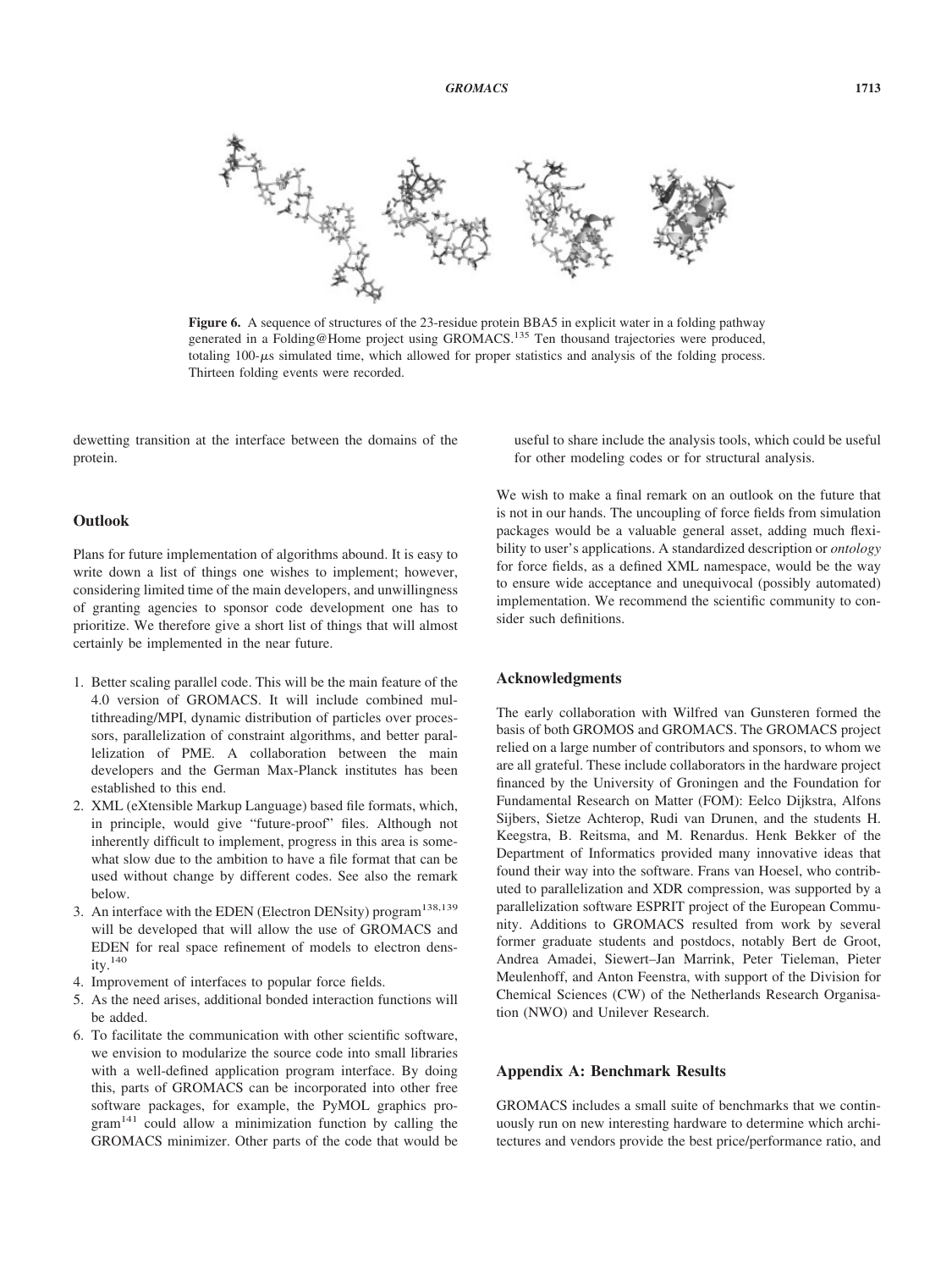| Simulation setup |               |       |            |                |              | Performance, ps/day |                |        |
|------------------|---------------|-------|------------|----------------|--------------|---------------------|----------------|--------|
| Syst             | FF            | virtH | Water      | Coulomb        | LJ           | ia <sub>32</sub>    | $\times$ 86-64 | ppc    |
| Vil              | G             | no    | TIP3P      | cutoff $0.8$   | cutoff 0.8   | 9744                | 9574           | 14,385 |
| Vil              | G             | yes   | TIP3P      | cutoff 0.8     | cutoff 0.8   | 16,900              | 16,895         | 23,681 |
| Vil              | G             | yes   | TIP3P      | RF 1.0         | cutoff 1.0   | 10,308              | 9719           | 12,934 |
| Vil              | G             | yes   | TIP3P      | <b>PME 0.9</b> | twin 0.9/1.4 | 4624                | 4849           | 5101   |
| Lys              | G             | no    | <b>SPC</b> | cutoff 1.0     | cutoff 1.0   | 2312                | 2002           | 3373   |
| Lys              | G             | yes   | <b>SPC</b> | cutoff 1.0     | cutoff $1.0$ | 3933                | 3635           | 5391   |
| Lys              | G             | yes   | <b>SPC</b> | twin 0.8/1.4   | twin 0.8/1.4 | 3059                | 3076           | 4243   |
| Lys              | G             | no    | <b>SPC</b> | RF 1.0         | cutoff 1.0   | 2140                | 1897           | 2534   |
| Lys              | G             | no    | <b>SPC</b> | RF 1.0         | switch 1.0   | 1859                | 1742           | 2288   |
| Lys              | G             | no    | <b>SPC</b> | <b>PME 0.9</b> | cutoff 0.9   | 1010                | 1129           | 1108   |
| Lys              | G             | no    | <b>SPC</b> | <b>PME 0.9</b> | switch 0.9   | 958                 | 1088           | 1097   |
| Lys              | G             | no    | <b>SPC</b> | table 1.0      | table 1.0    | 1300                | 1302           | 1585   |
| Lys              | $\mathcal{O}$ | no    | TIP3P      | cutoff 1.0     | cutoff 1.0   | 1927                | 1742           | 2626   |
| Lys              | $\Omega$      | yes   | TIP3P      | cutoff 1.0     | cutoff 1.0   | 3372                | 3200           | 4565   |
| Lys              | $\mathcal{O}$ | no    | TIP4P      | cutoff 1.0     | cutoff 1.0   | 1553                | 1549           | 1997   |
| Lys              | $\mathbf{O}$  | no    | TIP4P      | <b>PME 0.9</b> | cutoff 0.9   | 813                 | 922            | 945    |
| Lys              | $\mathcal{O}$ | no    | TIP3P      | <b>PME 0.9</b> | cutoff 0.9   | 908                 | 1018           | 987    |

**Table 1.** GROMACS Stimulation Performance Quoted in Picoseconds/Day on Single PC CPUs.

Vil: Villin headpiece; Lys: Lysozyme; G: Gromos96; O: OPLS-AA; twin: twin range.

Force field is either Gromos96 (G) or OPLS-AA/L (O). The virtH column specifies whether hydrogens were modeled with virtual interaction sites to enable a 4-fs time step; otherwise, a 2-fs step was used. For both Coulomb and Lennard–Jones interactions the setup is described in the text, while the number denotes the cutoff in nanometers—two numbers are given for twin-range cutoff setups. This is by no means an exhaustive list of alternatives, but it includes the most common choices of algorithms and cutoffs. Due to their small size and simple interactions, the first two Villin (Vil) systems spend a fairly large time outside the nonbonded kernels routines.

how well different networks scale. The results are publicly available in the benchmarks section at www.gromacs.org, but to tell the truth, it has gotten a bit boring lately—there is simply no competition to cheap PC boxes using ia32,  $\times 86-64$ , or PowerPC processors. So, instead of just citing standard numbers that would anyway be outdated soon, a slightly different benchmark was created for this article. Small or medium-size proteins are by far the most common simulated molecules, so we figured it would be useful to have a summary of performance with the various algorithms we have covered for precisely these systems. For some cases one of the PC architectures perform significantly better than the others, and it is also quite useful for estimating the performance of, for example, different force fields and water models, or fast/simple vs. slow/accurate simulation protocols.

For the small system we selected the Villin headpiece (PDB code 1VII), solvated with 3000 SPC water molecules in a truncated octahedron box, totaling just under 10,000 atoms. The mediumsize protein is represented by hen egg white Lysozyme (2LZM), surrounded by 7156 water molecules in a rhombic dodecahedron, which is the most spherical of available shapes. Depending on the force field and water model, this system contains between 23,207 and 31,275 atoms. Internally in GROMACS, both these simulation boxes are represented as triclinic systems. Both the GROMOS96 and OPLS-AA-1 force fields were used, as well as the SPC/TIP3P and TIP4P water models. The basic timestep was 2 fs, with all bonds constrained. In some simulations the hydrogens were modeled as a virtual interaction site, which enabled a 4-fs time step. Neighborlists were updated every 20 fs, that is, every 5 or 10 steps depending on the time step length. Berendsen temperature coupling with a time constant of 0.1 ps was used, but no pressure coupling. When PME was used the lattice spacing was restricted to be less than 0.12 nm in all directions, and the reciprocal energy evaluated every step. For twin-range neighbor searching, the nonbonded forces inside the first cutoff were evaluated every step, and the part between the two cutoffs evaluated during neighborlist updating. Other algorithms used include reaction-field electrostatics (RF), Lennard–Jones interactions switched off continuously from 0.2 nm inside the cutoff, and user-defined interactions using cubic spline interpolation tables read from files.

The machines used in the benchmark were a 2.8-GHz Intel Xeon with a 512-kb cache memory and a 800-MHz bus (ia32), a 2-GHz AMD Opteron with a 1024 kb cache running in 64-bit mode  $(\times 86-64)$ , and a 2.5-GHz Apple Macintosh PowerPC 970 (ppc). Intel compilers (32 and 64 bit versions, respectively) were used on the Intel/AMD machines and IBM compilers on the PowerPC.

The results mostly speak for themselves (Table 1), but there are a couple of noteworthy observations. First, the three architectures are almost on par considering the PowerPC machine is cutting edge while the  $\times 86$  alternatives are several months old. The OPLSAA/L simulations are on average 10 –15% slower, explained by the extra hydrogen atoms and significantly more dihedrals. The TIP4P overhead compared to three-particle water models is fairly low, and because it is mostly due to loading extra coordinates, it is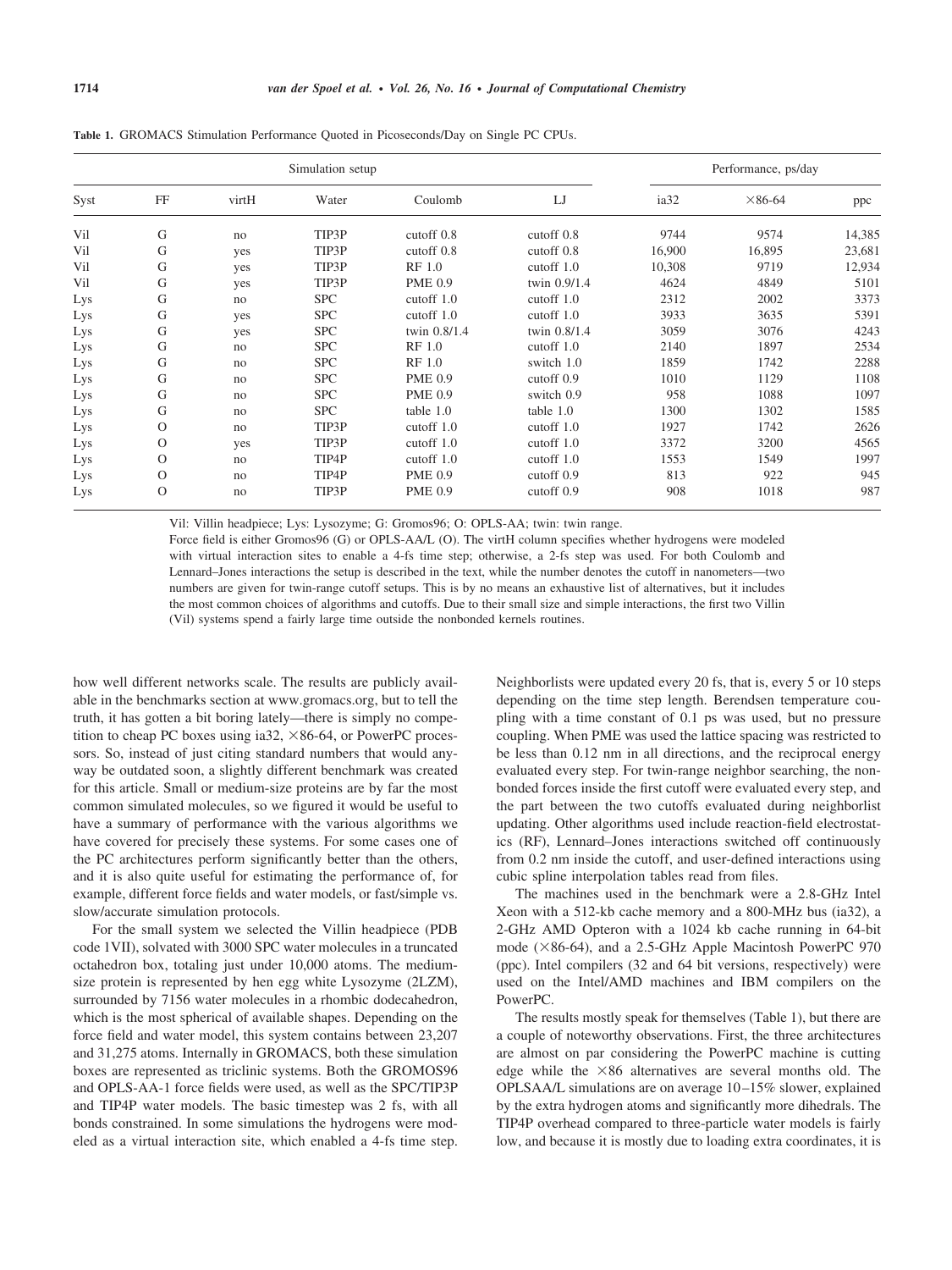even less evident for the complex interactions. The cutoff interactions in PowerPC is a special case, because the SPC/TIP3P kernel has been manually fine tuned, which we have not yet had time to do for TIP4P. Reaction-field is only slightly slower than plain cutoff Coulomb, and when combined with switched Lennard– Jones it provides relatively accurate simulations with very little speed compromise. PME is definitely better, but the performance a bit lower due to the charge spreading and interpolation. Unfortunately, these operations are slow on modern CPUs because they cause a large amount of cache misses. There might be a way to improve this slightly, though: because the GROMACS directspace interactions are quite fast it would make sense to extend the cutoff in combination with a coarser reciprocal-space grid. We are currently investigating which combinations to use to maintain accuracy. Finally, the user table interactions means GROMACS still provides quite impressive performance for arbitrary forms of the direct-space interaction potentials!

## **Appendix B: Analysis Tools**

A number of programs with options to perform common trajectory analyses are distributed with the GROMACS package. Most of these analyses can be performed either on default or on userdefined atom selections. Advanced atom selections can be stored in a so-called index file, which in turn, is generated by an interactive program (make\_ndx). This approach yields a very flexible way of analyzing trajectories. The analysis tasks automated in this way include, among others:

- Analysis of energy components, including interactions between user-defined groups of atoms. Fluctuations and drift are automatically calculated. The reported statistics is not calculated from the data points stored in the energy file, but as the true values based on all the simulation time steps.
- Mean square displacement of groups of atoms and velocity autocorrelation functions that can be used to determine diffusion coefficients.69
- Transverse current autocorrelation functions to determine the shear viscosity from an equilibrium simulation.
- Root mean square deviations (RMSD) between a reference structure and a trajectory, or a complete RMSD matrix of a trajectory against itself or against another trajectory.
- RMSD of pairs of distances, that is, the differences in distances between all atomic pairs in a reference structure and those in the trajectory. The advantage of this algorithm over traditional RMSD is that it is independent of the superposition, and hence, can be used for very different structures.
- Dielectric analysis to calculate dielectric constants and Kirkwood factors<sup>142</sup> and Cole–Cole plots.
- Radial distribution functions.
- Analysis of the orientation of solvent molecules around solutes.
- Hydrogen bond analysis based on geometric criteria and hydrogen bond lifetime analysis.143
- Analysis of formation and breaking of salt bridges.
- Protein secondary structure can be analyzed using a GROMACS front-end to the dictionary of secondary structure in proteins

 $(DSSP<sup>144</sup>)$  program. Pretty (PostScript) plots of the secondary structure as a function of time can be made. $130$ 

- Solvent-accessible surface of macromolecules can be computed from trajectories or structures using the algorithms of Eisenhaber et al.<sup>145</sup>
- Chemical shifts can be computed based on  $\phi/\psi$  angles<sup>146</sup> or protein conformations.147,148
- Relaxation times for molecular motions can be calculated in a form directly comparable to NMR results.<sup>149</sup>
- Order parameters for lipid carbon tails.<sup>98,99</sup>
- Density profiles, either along a box axis, which is useful for interface studies,<sup>100,150</sup> or radial for systems like a micel.<sup>101</sup>
- Analysis of a bundle of axes: the distance of the axes to the center and two different tilt angles. This is especially useful for transmembrane helices.
- Ramachandran plots.151 A time-dependent Ramachandran plot can be visualized with an X-windows program that displays the Ramachandran plot for all frames in a molecular dynamics trajectory as a function of time.
- A special program to study all dihedral angles in proteins, as well as a more general tool for angle- and dihedral analysis.
- Analysis of bond length distributions.
- A clustering program to combine similar conformations of a molecule, with support for several different algorithms.<sup>152,153</sup>
- Cluster size analysis tool for nucleation and condensation analysis.
- The radius of gyration of arbitrary sets of atoms can be computed, and a principal component analysis of the moment of inertia applied to make the result independent of the orientation.
- Positional root-mean-square fluctuations that can be converted to B-factors.
- Essential Dynamics (ED) analysis or principal component analysis<sup>154,155</sup> can be done in cartesian space or in dihedral space<sup>156</sup> using GROMACS tools. There are also tools to analyze the covariance matrix by making projections of trajectories on the eigenvectors. In addition, one can use GROMACS to perform preferential sampling of phase space defined by certain of the principal components.157,158

## **References**

- 1. Christen, M.; Hünenberger, P. H.; Bakowies, D.; Baron, R.; Bürgi R.; Geerke, D. P.; Heinz, T. N.; Kastenholz, M. A.; Kräutler, V.; Oostenbrink, C.; Peter, C.; Trzesniak, D.; van Gunsteren, W. F. J Comput Chem 2005, 26, 1719.
- 2. Bekker, H.; Berendsen, H. J. C.; Dijkstra, E. J.; Achterop, S.; van Drunen, R.; van der Spoel, D.; Sijbers, A.; Keegstra, H.; Reitsma, B.; Renardus, M. K. R. In Physics Computing 1992; de Groot, R. A.; Nadrchal, J., Eds.; World Scientific: Singapore, 1993, p. 252.
- 3. Bekker, H.; Berendsen, H. J. C.; Dijkstra, E. J.; Achterop, S.; van Drunen, R.; van der Spoel, D.; Sijbers, A.; Keegstra, H.; Reitsma, B.; Renardus, M. K. R. In Physics Computing 1992; de Groot, R. A.; Nadrchal, J., Eds.; World Scientific: Singapore, 1993, p. 257.
- 4. Berendsen, H. J. C.; van der Spoel, D.; van Drunen, R. Comput Phys Commun 1995, 91, 43.
- 5. van der Spoel, D.; Berendsen, H. J. C. In Aspects of Computational Science; van der Steen, A. J., Ed.; National Computing Facilities Foundation (NCF): Den Haag, The Netherlands, 1995, p. 367.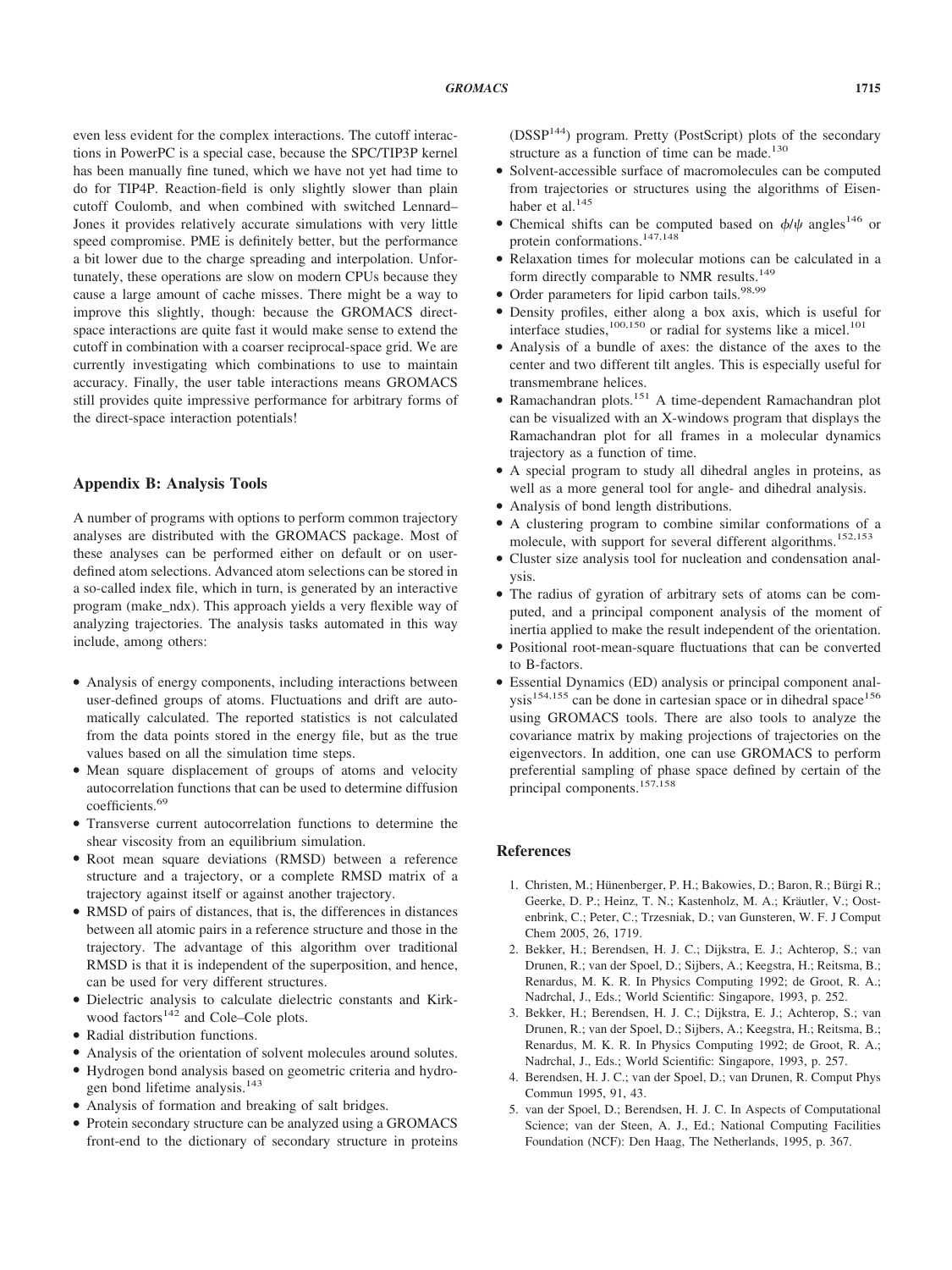- 6. van Drunen, R.; van Teylingen, C.; Kroontje, M.; Berendsen, H. J. C. Int Conf on Parallel and Distributed Processing Techn Applic 1996 (PDPTA'96).
- 7. Bekker, H.; Dijkstra, E. J.; Berendsen, H. J. C. In Parallel Computing: From Theory to Sound Practice; Joosen, W.; Milgrom, E., Eds.; IOS Press: Amsterdam, 1992, p. 268.
- 8. van Gunsteren, W. F.; Berendsen, H. J. C. Angew Chem Int Ed English 1990, 29, 992.
- 9. Berendsen, H. J. C.; van Gunsteren, W. F. In Molecular Dynamics Simulation of Statistical Mechanical Systems; Ciccotti, G.; Hoover, W., Eds.; Soc Italiana di Fisica, Bologna; North Holland: Amsterdam, 1986, p. 43.
- 10. Ryckaert, J.-P.; Ciccotti, G.; Berendsen, H. J. C. J Comput Phys 1977, 23, 327.
- 11. Berendsen, H. J. C.; van Gunsteren, W. F. In The Physics of Superionic Conductors and Electrode Materials; Perram, J. W., Ed.; NATO ASI Series B 92, Plenum: New York, 1983, p. 221.
- 12. Berendsen, H. J. C.; Postma, J. P. M.; van Gunsteren, W. F.; DiNola, A.; Haak, J. R. J Chem Phys 1984, 81, 3684.
- 13. van Gunsteren, W. F.; Berendsen, H. J. C. Mol Phys 1982, 45, 637.
- 14. van Gunsteren, W. F.; Berendsen, H. J. C. Mol Simul 1988, 1, 173.
- 15. Bekker, H. Molecular Dynamics Simulation Methods Revised, Ph.D. Thesis Groningen 1996 (http://www.ub.rug.nl/eldoc/dis/science/ h.bekker/).
- 16. Bekker, H.; Dijkstra, E. J.; Renardus, M. K. R.; Berendsen, H. J. C. Mol Simul 1995, 14, 137.
- 17. Bekker, H. J Comput Chem 1997, 18, 1930.
- 18. Lindahl, E.; Hess, B.; van der Spoel, D. J Mol Model 2001, 7, 306.
- 19. Hess, B.; Bekker, H.; Berendsen, H. J. C.; Fraaije, J. G. E. M. J Comput Chem 1997, 18, 1463.
- 20. van Gunsteren, W. F.; Billeter, S. R.; Eising, A. A.; Hünenberger, P. A.; Krüger, P.; Mark, A. E.; Scott, W. R. P.; Tironi, I. G. Biomolecular Simulation, the GROMOS96 Manual and User Guide; Hochschulverlag AG der ETH: Zürich, 1996.
- 21. Levitt, M. Energy Calculations and Dynamics Program; Molecular Applications Group: Stanford; and Yeda: Rehovot, Israel, 1990.
- 22. Jorgensen, W. L.; Maxwell, S.; Tirado–Rives, J. J Am Chem Soc 1996, 118, 11225.
- 23. Kaminski, G. A.; Friesner, R. A.; Tirado–Rives, T.; Jorgensen, W. L. J Phys Chem B 2001, 105, 6474.
- 24. Case, D. A.; Cheatman, T. E., III; Darden, T.; Gohlke, H.; Luo, R.; Merz, K. M., Jr.; Onufriev, A.; Simmerling, C.; Wang, B.; Woods, R. J. J Comput Chem 2005, 26, 1668. (See also: http://amber. scripps.edu/amber8.ffparms.tar.gz).
- 25. GNU General Public License: (http://www.opensource.org/licenses/ gpl-license.php).
- 26. Bekker, H.; van den Berg, J. P.; Wassenaar, T. A. J Comput Chem 2004, 25, 1037.
- 27. Amadei, A.; Chillemi, G.; Ceruso, M. A.; Grottesi, A.; Di Nola, A. J Chem Phys 2000, 112, 9.
- 28. Schuler, L. D.; Daura, X.; van Gunsteren, W. F. J Comput Chem 2001, 22, 1205.
- 29. Oostenbrink, C.; Villa, A.; Mark, A. E.; van Gunsteren, W. F. J Comput Chem 2004, 25, 1656.
- 30. Brooks, B. R.; Bruccoleri, R. E.; Olafson, B. D.; States, D. J.; Swaminathan, S.; Karplus, M. J Comp Chem 1983, 4, 187.
- 31. Ryckaert, J.-P.; Bellemans, A. Chem Phys Lett 1975, 30, 123.
- 32. Ryckaert, J.-P.; Bellemans, A. Faraday Dis Chem Soc 1978, 66, 95.
- 33. Warner, H. R., Jr. Ind Eng Chem Fundam 1972, 11, 379.
- 34. Miyamoto, S.; Kollman, P. A. J Comput Chem 1992, 13, 1463.
- 35. Watts, R. O. Mol Phys 1974, 28, 1069.
- 36. Neumann, M.; Steinhauser, O. Mol Phys 1980, 39, 437.
- 37. Tironi, I. G.; Sperb, R.; Smith, P. E.; van Gunsteren, W. F. J Chem Phys 1995, 102, 5451.
- 38. Ewald, P. P. Ann Phys 1921, 64, 253.
- 39. Darden, T.; York, D.; Pedersen, L. J Chem Phys 1993, 98, 10089.
- 40. Essmann, U.; Perera, L.; Berkowitz, M. L.; Darden, T.; Lee, H.; Pedersen, L. G. J Chem Phys 1995, 103, 8577.
- 41. Hockney, R. W.; Eastwood, J. W. Computer Simulation Using Particles; McGraw–Hill: New York, 1981.
- 42. Hess, B.; Scheek, R. M. J Magn Res 2003, 164, 19.
- 43. Jordan, P. C.; van Maaren, P. J.; Mavri, J.; van der Spoel, D.; Berendsen, H. J. C. J Chem Phys 1995, 103, 2272.
- 44. van Maaren, P. J.; van der Spoel, D. J Phys Chem B 2001, 105, 2618.
- 45. Yu, H. B.; Hansson, T.; van Gunsteren, W. F. J Chem Phys 2003, 118, 221.
- 46. Hess, B.; Saint–Martin, H.; Berendsen, H. J. C. J Chem Phys 2002, 116, 9602.
- 47. Saint-Martin, H.; Hernández-Cobos, J.; Bernal-Uruchurtu, M. I.; Ortega–Blake, I.; Berendsen, H. J. C. J Chem Phys 2000, 112, 7919.
- 48. Car, R.; Parrinello, M. Phys Rev Lett 1985, 55, 2471.
- 49. Warshel, A.; Levitt, M. J Mol Biol 1976, 109, 227.
- 50. Field, M.; Bash, P. A.; Karplus, M. J Comput Chem 1990, 11, 700.
- 51. Svensson, M.; Humbel, S.; Froes, R. D. J.; Matsubara, T.; Sieber, S.; Morokuma, K. J Phys Chem 1996, 100, 19357.
- 52. Dewar, M. J. S. J Mol Struct 1983, 100, 41.
- 53. Guest, M. F.; Harrison, R. J.; van Lenthe, J. H.; van Corler, L. C. H. Theor Chim Acta 1987, 71, 117.
- 54. Frisch, M. J.; Trucks, G. W.; Schlegel, H. B.; Gill, P. M. W.; Johnson, B. G.; Robb, M. A.; Cheeseman, M. J. R.; Keith, T. A.; Petersson, G. A.; Montgomery, J. A.; Raghavachari, K.; Al-Laham, M. A.; Zakrzewski, V. G.; Ortiz, J. V.; Foresman, J. B.; Ciosloswki, J.; Stefanof, B. B.; Nanayakkara, A.; Challacombe, M.; Peng, C. Y.; Ayala, P. Y.; Chen, W.; Wong, M. W.; Andres, J. L.; Replogle, E. S.; Gomperts, R.; Martin, R. L.; Fox, D. J.; Binkley, J. S.; Defrees, D. J.; Baker, J.; Stewart, J. P.; Head–Gordon, M.; Gonzalez, C.; Pople, J. A. Gaussian 98, Revision A.7; Gaussian, Inc.: Pittsburgh, PA, 1998.
- 55. Feenstra, K. A.; Hess, B.; Berendsen, H. J. C. J Comput Chem 1999, 20, 786.
- 56. Leimkuhler, B. J. In Computational Molecular Dynamics: Challenges, Methods, Ideas; Deuflhard, P.; Hermans, J.; Leimkuhler, B.; Mark, A. E.; Reich, S.; Skeel, R. D. Eds.; Lecture Notes in Computational Science and Engineering 4; Springer Verlag: Heidelberg, 1999, p. 349.
- 57. Leimkuhler, B.; Skeel, R. D. J Comput Phys 1994, 112, 117.
- 58. Nosé, S. Mol Phys 1984, 52, 255.
- 59. Nosé, S. J Chem Phys 1984, 81, 511.
- 60. Hoover, W. G. Phys Rev A 1985, 31, 1695.
- 61. Hess, B. Thesis, University of Groningen, Jan 2002 (http:// www.ub.rug.nl/eldoc/dis/science/b.hess/).
- 62. Schneider, T.; Stoll, E. Phys Rev B 1978, 17, 1302.
- 63. Woodcock, L. V. Chem Phys Lett 1971, 10, 257.
- 64. Morishita, T. J Chem Phys 2000, 113, 2976.
- 65. Harvey, S. C.; Tan, R. K.-Z.; Cheatham, T. E., III. J Comput Chem 1998, 19, 726.
- 66. Berendsen, H. J. C. In Computer Simulations in Material Science; Meyer, M.; Pontikis, V., Eds.; Kluwer: Dordrecht, 1991, p. 139.
- 67. Gosling, E. M.; McDonald, I. R.; Singer, K. Mol Phys 1973, 26, 1475.
- 68. Ciccotti, G.; Jacucci, G.; McDonald, I. R. J Stat Phys 1979, 21, 1.
- 69. Allen, M. P.; Tildesley, D. J. Computer Simulation of Liquids; Oxford Science Publ: New York, 1987.
- 70. Hess, B. J Chem Phys 2002, 116, 209.
- 71. Tieleman, D. P.; Berendsen, H. J. C.; Sansom, M. S. P Biophys J 2001, 80, 331.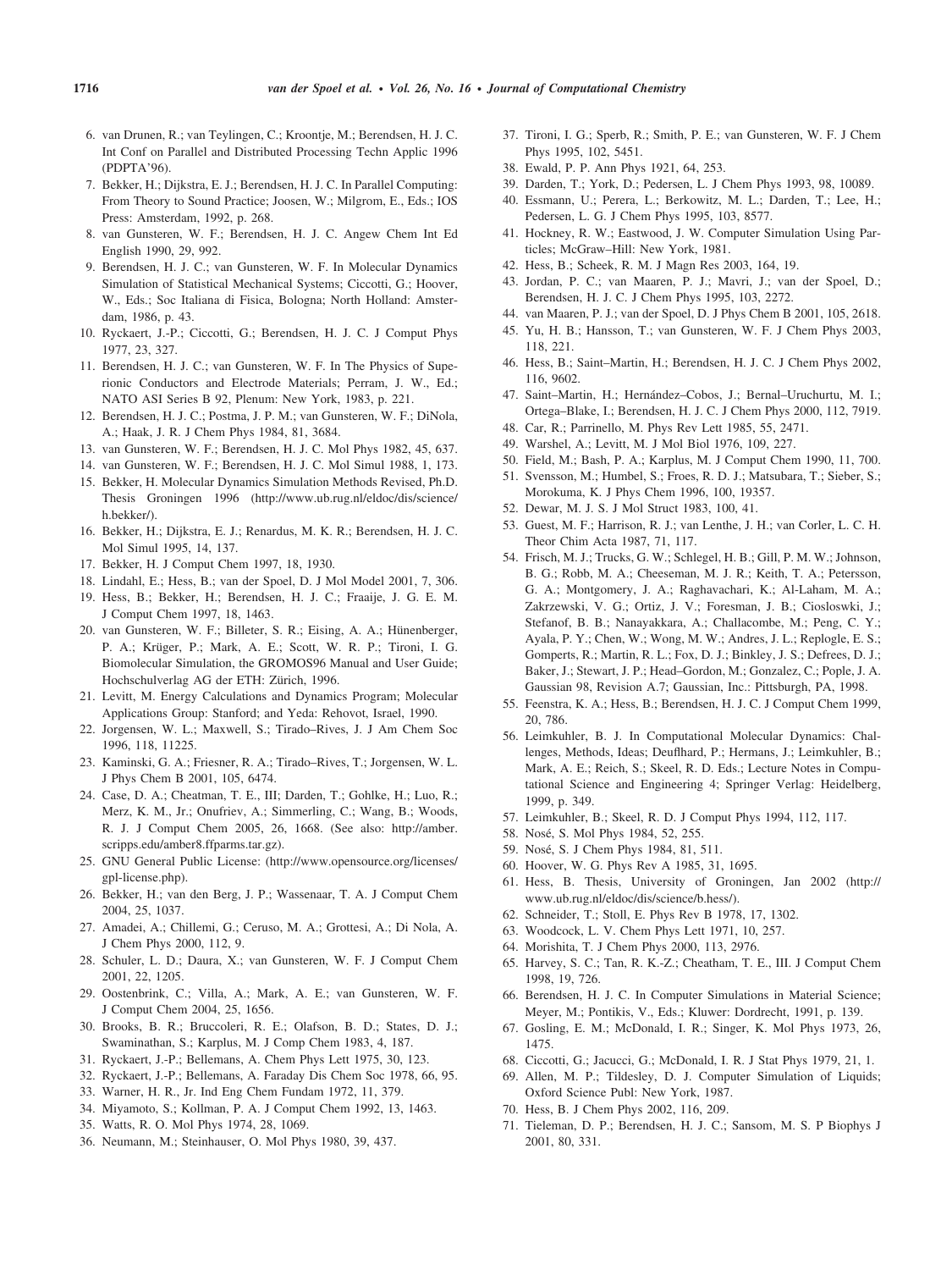- 72. Leach, A. R. Molecular Modelling, Principles and Applications; Prentice Hall: Englewood Cliffs, NJ, 2001.
- 73. Beutler, T. C.; Mark, A. E.; van Schaik, R. C.; Gerber, P. R.; van Gunsteren, W. F. Chem Phys Lett 1994, 222, 529.
- 74. Jarzynski, C. Phys Rev Lett 1997, 78, 2690.
- 75. Jarzynski, C. Phys Rev E 1997, 56, 5018.
- 76. Ytreberg, F. M.; Zuckerman, D. M. J Comp Chem 2004, 25, 1749.
- 77. den Otter, W. K.; Briels, W. J. J Chem Phys 1998, 109, 4139.
- 78. Sprik, M.; Ciccotti, G. J Chem Phys 1998, 109, 7737.
- 79. den Otter, W. J. J Chem Phys 2000, 112, 7283.
- 80. CODATA most recent fundamental constants (http://physics.nist. gov/cuu/Constants/index.html).
- 81. Frigo, M.; Johnson, S. G. In ICASSP Conference Proceedings, Seattle, 1998, vol. 3, p. 1381.
- 82. Squyres, J.; Lumsdaine, A. In Proceedings of the 10th European PVM/MPI Users' Group Meeting; Springer-Verlag: Venice, 2003, p. 379.
- 83. Gropp, W.; Lusk, E.; Doss, N.; Skjellum, A. Parallel Comput 1996, 22, 789.
- 84. Levitt, M.; Sander, C.; Stern, P. S. Proc Natl Acad Sci USA 1983, 10, 181.
- 85. Parrinello, M.; Rahman, A. J Appl Phys 1981, 52, 7182.
- 86. Nosé, S.; Klein, M. L. Mol Phys 1983, 50, 1055.
- 87. Verlet, L. Phys Rev 1967, 98, 98.
- 88. Press, W. H.; Teukolsky, S. A.; Vetterling, W. T.; Flannery, B. P. Numerical Recipes in C; Cambridge University Press: Cambridge, 1992.
- 89. Lawson, C. L.; Hanson, R. J.; Kincaid, D.; Krogh, F. T. ACM Trans Math Soft 1979, 5, 308.
- 90. Anderson, E.; Bai, Z.; Bischof, C.; Blackford, S.; Demmel J.; Dongarra, J.; DuCroz, J.; Greenbaum, A.; Hammerling, S.; McKenney, A.; Sorensen, D. LAPACK Users' Guide; SIAM: Philadelphia, 1999, 3rd ed.
- 91. Berendsen, H. J. C.; Postma, J. P. M.; van Gunsteren, W. F.; Hermans, J. In Intermolecular Forces; Pullman, B., Ed.; D. Reidel Publishing Company: Dordrecht, 1981, p. 331.
- 92. Jorgensen, W. L.; Chandrasekhar, J.; Madura, J. D.; Impey, R. W.; Klein, M. L. J Chem Phys 1983, 79, 926.
- 93. Berendsen, H. J. C.; Grigera, J. R.; Straatsma, T. P. J Phys Chem 1987, 91, 6292.
- 94. 3DNow! Technology Manual; Advanced Micro Devices, Inc., 2000. http://www.amd.com.
- 95. Intel Architecture Software Developer's Manual, Volume 2: Instruction Set Reference: Intel Corporation, 1999. http://www.intel.com.
- 96. Altivec Technology Programming Interface Manual, Motorola Literature Distribution, Denver, 1999.
- 97. XDR: External Data Representation Standard Sun Microsystems, Inc., Mountain View, 1987.
- 98. Marrink, S. J.; Berkowitz, M.; Berendsen, H. J. C. Langmuir 1993, 9, 3122.
- 99. Egberts, E.; Marrink, S. J.; Berendsen, H. J. C. Eur Biophys J 1994, 22, 423.
- 100. van Buuren, A. R.; Berendsen, H. J. C. Langmuir 1994, 10, 1703.
- 101. Tieleman, D. P.; van der Spoel, D.; Berendsen, H. J. C. J Phys Chem B 2000, 104, 6380.
- 102. Lindahl, E.; Edholm, O. Biophys J 2000, 79, 426.
- 103. Marrink, S. J.; Tieleman, D. P.; Mark, A. E. J Phys Chem B 2000, 104, 12165.
- 104. Marrink, S. J.; Lindahl, E.; Edholm, O.; Mark, A. E. J Am Chem Soc 2001, 123, 8638.
- 105. Marrink, S.-J.; de Vries, A. H.; Mark, A. E. J Phys Chem B 2004, 108, 750.
- 106. Marrink, S. J.; Mark, A. E. J Am Chem Soc 2003, 125, 15233.
- 107. de Vries, A. H.; Mark, A. E.; Marrink, S. J. J Am Chem Soc 2004, 126, 4488.
- 108. Åqvist, J.; Luzhkov, V. Nature 2000, 404, 881.
- 109. Edman, K.; Royant, A.; Larsson, G.; Jacobsson, F.; Taylor, T.; van der Spoel, D.; Landau, E. M.; Pebay–Peyroula, E.; Neutze, R. J Biol Chem 2004, 279, 2147.
- 110. Tieleman, D. P.; Berendsen, H. J. C. J Chem Phys 1996, 105, 4871.
- 111. Berger, O.; Edholm, O.; Jähnig, F. Biophys J 1997, 72, 2002.
- 112. Tieleman, D. P.; Berendsen, H. J. C. Biophys J 1998, 74, 2786.
- 113. Robertson, K. M.; Tieleman, D. P. FEBS Lett 2002, 528, 53.
- 114. Robertson, K. M.; Tieleman, D. P. Biochem Cell Biol 2002, 80, 517.
- 115. de Groot, B. L.; Grubmüller, H. Science 2001, 294, 2353.
- 116. Berendsen, H. J. C. Science 2001, 294, 2304.
- 117. de Groot, B. L.; Tieleman, D. P.; Pohl, P.; Grubmueller, H. Biophys J 2002, 82, 2934.
- 118. Vidossich, P.; Cascella, M.; Carloni, P. Proteins 2004, 55, 924.
- 119. Wiik, B. H. Nucl Inst Meth Phys Res B 1997, 398, 1.
- 120. Hajdu, J.; Hodgson, K.; Miao, J.; van der Spoel, D.; Neutze, R.; Robinson, C. V.; Faigel, G.; Jacobsen, C.; Kirz, J.; Sayre, D.; Weckert, E.; Materlik, G.; Szöke, A. In LCLS: The First Experiments 2000, 35; SSRL, SLAC: Stanford, 2000.
- 121. Winick, H. J Elec Spec Rel Phenom 1995, 75, 1.
- 122. Neutze, R.; Wouts, R.; van der Spoel, D.; Weckert, E.; Hajdu, J. Nature 2000, 406, 752.
- 123. Ziaja, B.; Szöke, A.; van der Spoel, D.; Hajdu, J. Phys Rev B 2002, 66, 024116.
- 124. Bergh, M.; Tîmneanu, N.; van der Spoel, D. Phys Rev E 2004, 70, 051904.
- 125. Hau–Riege, S. P.; London, R. A.; Szöke, A. Phys Rev E 2004, 69, 051906.
- 126. Groenhof, G.; Bouxin–Cademartory, M.; Hess, B.; de Visser, S. P.; Berendsen, H. J. C.; Olivucci, M.; Mark, A. E.; Robb, M. A. J Am Chem Soc 2004, 126, 4228.
- 127. Hellingwerf, K. J.; Hedriks, J.; Gensch, T. J Phys Chem 2003, 107, 1082.
- 128. Groenhof, G.; Lensink, M. F.; Berendsen, H. J. C.; Snijders, J. G.; Mark, A. E. Proteins 2002, 48, 202.
- 129. Groenhof, G.; Lensink, M. F.; Berendsen, H. J. C.; Mark, A. E. Proteins 2002, 48, 212.
- 130. van der Spoel, D.; Vogel, H. J.; Berendsen, H. J. C. Proteins 1996, 24, 450.
- 131. van der Spoel, D.; van Buuren, A. R.; Tieleman, D. P.; Berendsen, H. J. C. J Biomol NMR 1996, 8, 229.
- 132. van der Spoel, D.; Berendsen, H. J. C. Biophys J 1997, 72, 2032.
- 133. van der Spoel, D. Biochem Cell Biol 1998, 76, 164.
- 134. Shirts, M. R.; Pande, V. S. Science 2000, 86, 4983.
- 135. Rhee, Y. M.; Sorin, E. J.; Jayachandran, G.; Lindahl, E.; Pande, V. S. Proc Natl Acad Sci USA 2004, 101, 6456.
- 136. van der Spoel, D.; Lindahl, E. J Phys Chem B 2003, 117, 11178.
- 137. Zhou, R. H.; Huang, X. H.; Margulis, C. J.; Berne, B. J. Science 2004, 305, 1605.
- 138. Szöke, A. Acta Crystallogr A 1993, 49, 853.
- 139. Somoza, J. R.; Szöke, H.; Goodman, D. M.; Beran, P.; Truckses, D.; Kim, S. H.; Szöke, A. Acta Crystallogr A 1995, 51, 691.
- 140. Chapman, M. S. Acta Crystallogr A 1995, 51, 69.
- 141. Python Molecular Graphics Program (http://pymol.sourceforge.net).
- 142. Neumann, M. J Chem Phys 1986, 85, 1567.
- 143. Luzar, A.; Chandler, D. Nature 1996, 379, 55.
- 144. Kabsch, W.; Sander, C. Biopolymers 1983, 22, 2577.
- 145. Eisenhaber, F.; Lijnzaad, P.; Argos, P.; Sander, C.; Scharf, M. J Comput Chem 1995, 16, 273.
- 146. Wishart, D. S.; Nip, A. M. Biochem Cell Biol 1998, 76, 153.